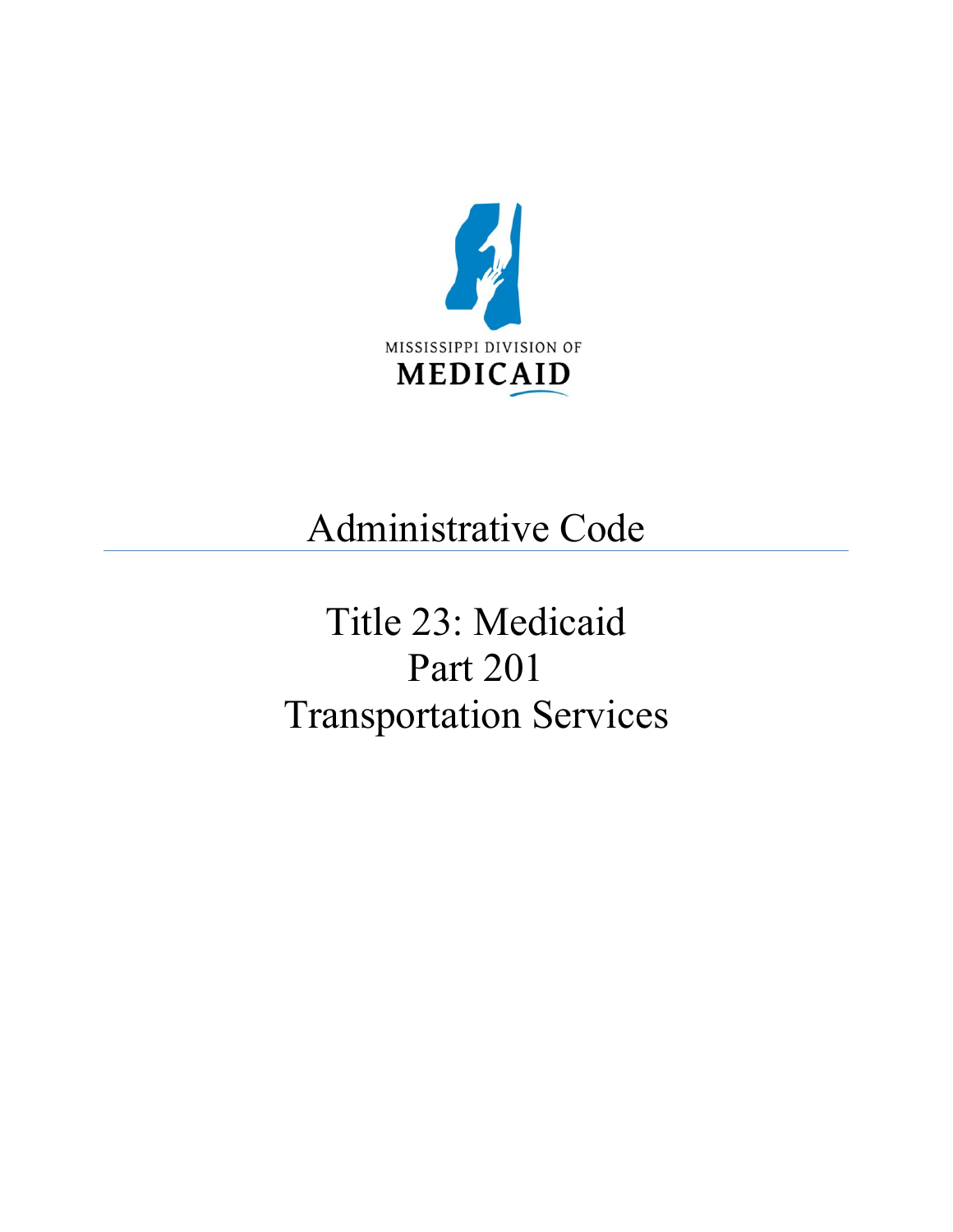### **Table of Contents**

| Rule 1.7: Ambulance Transport of Nursing Facility Residents by Ambulance [Refer to<br>Miss Admin. Code, Title 23, Part 207 for non-emergency transportation of nursing<br>facility residents. Refer to Miss Admin. Code, Title 23, Part 201, Chapter 1 for                                                                                  |
|---------------------------------------------------------------------------------------------------------------------------------------------------------------------------------------------------------------------------------------------------------------------------------------------------------------------------------------------|
| Rule 1.8: Early and Periodic Screening, Diagnosis, and Treatment (EPSDT)  10                                                                                                                                                                                                                                                                |
| Part 201 Chapter 2: Non-Emergency Transportation (NET) Broker Program  10                                                                                                                                                                                                                                                                   |
| Rule 2.1: Non-Emergency Transportation (NET) Broker Program 10                                                                                                                                                                                                                                                                              |
|                                                                                                                                                                                                                                                                                                                                             |
|                                                                                                                                                                                                                                                                                                                                             |
| Rule 2.4: Non-Emergency Transportation of Long-Term Care (LTC) Facility Residents                                                                                                                                                                                                                                                           |
| Rule 2.5: Early and Periodic Screening, Diagnosis, and Treatment (EPSDT)  19                                                                                                                                                                                                                                                                |
| Rule 2.6: Non-Emergency Transportation (NET) Driver Requirements 19                                                                                                                                                                                                                                                                         |
|                                                                                                                                                                                                                                                                                                                                             |
| Part 201 Chapter 3: Non-Emergency Transportation (NET) Services Not Covered Under the                                                                                                                                                                                                                                                       |
| $2.1$ M F $\qquad \qquad$ $\qquad$ $\qquad$ $\qquad$ $\qquad$ $\qquad$ $\qquad$ $\qquad$ $\qquad$ $\qquad$ $\qquad$ $\qquad$ $\qquad$ $\qquad$ $\qquad$ $\qquad$ $\qquad$ $\qquad$ $\qquad$ $\qquad$ $\qquad$ $\qquad$ $\qquad$ $\qquad$ $\qquad$ $\qquad$ $\qquad$ $\qquad$ $\qquad$ $\qquad$ $\qquad$ $\qquad$ $\qquad$ $\qquad$ $\qquad$ |

[Rule 3.1: Non-Emergency Transportation \(NET\) Services Not Covered Under the](#page-26-1)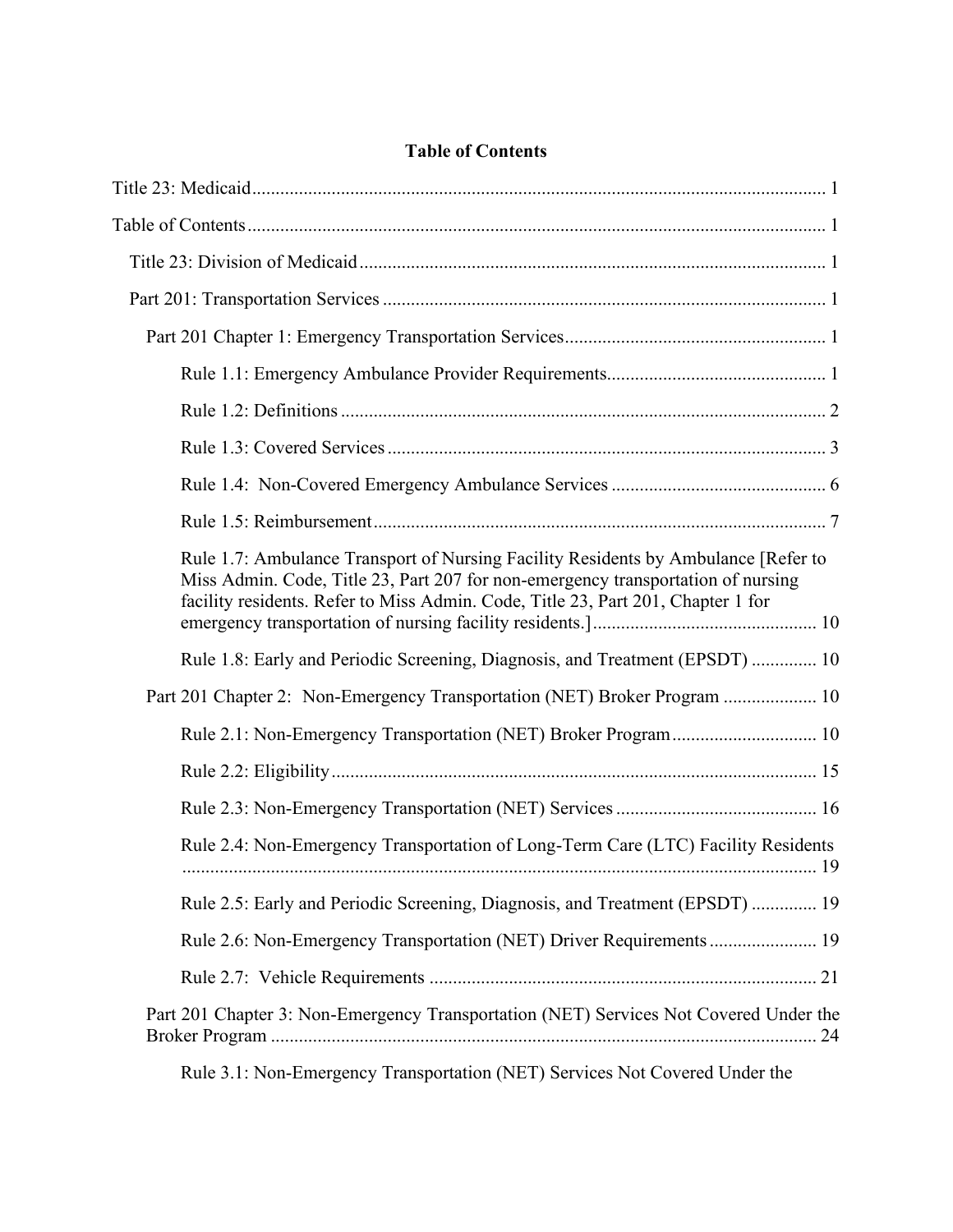|--|--|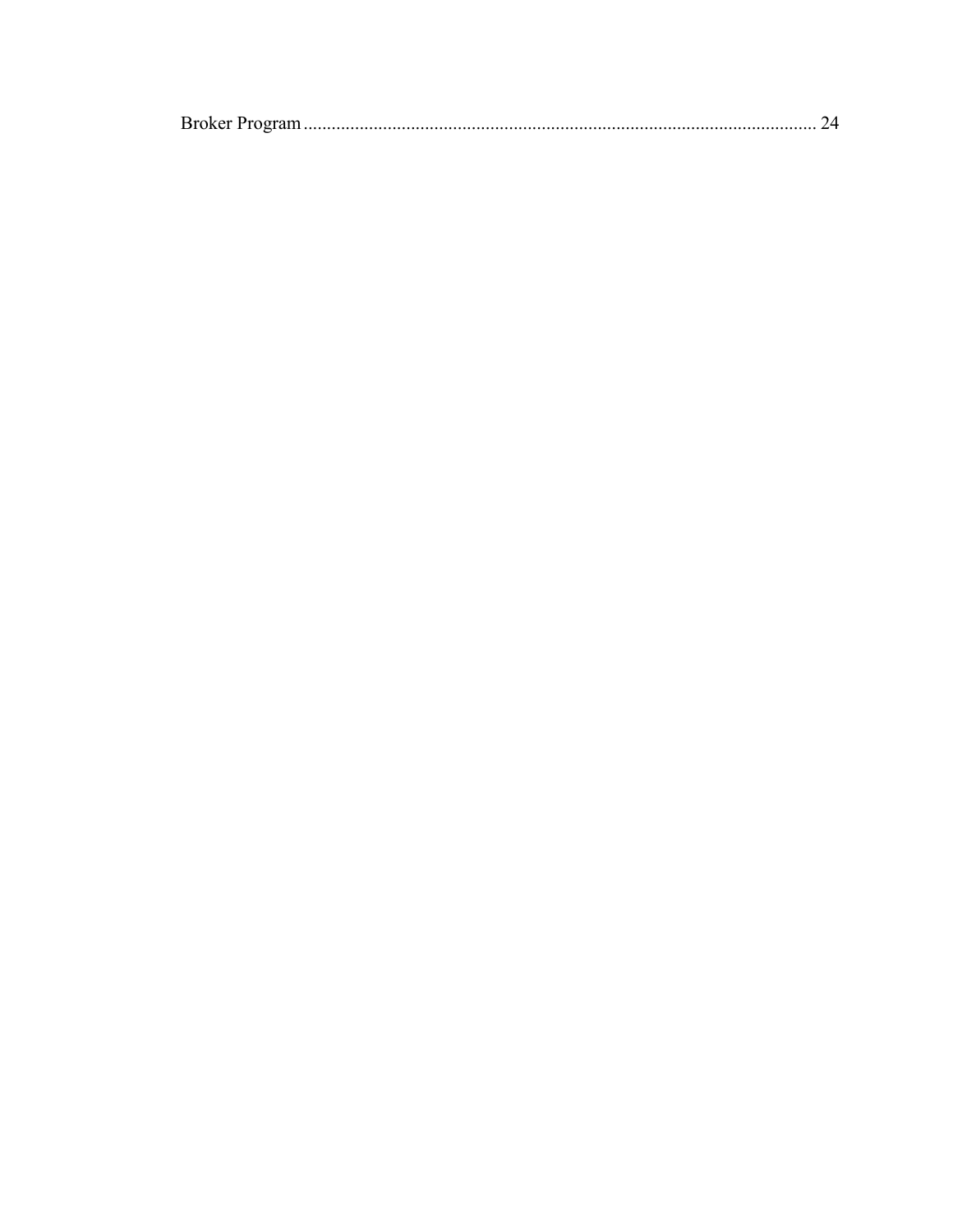#### <span id="page-3-0"></span>**Title 23: Division of Medicaid**

#### <span id="page-3-1"></span>**Part 201: Transportation Services**

#### <span id="page-3-2"></span>**Part 201 Chapter 1: Emergency Transportation Services**

#### <span id="page-3-3"></span>*Rule 1.1: Emergency Ambulance Provider Requirements*

- A. All Medicaid ambulance service providers whose origin, or site of pickup, is within the state of Mississippi must:
	- 1. Provide proof of applicable license or permit issued by the Mississippi State Department of Health (MSDH), Bureau of Emergency Medical Services (BEMS),
	- 2. Meet the applicable requirements described in Miss. Admin. Code Part 200, Chapter 4,
	- 3. Provide a National Provider Identifier (NPI), verification from the National Plan and Provider Enumeration System (NPPES), and
	- 4. Submit written confirmation from the Internal Revenue Service (IRS) of the provider's tax identification number and legal business name.
- B. Ambulance service providers operating outside the state of Mississippi must comply with the licensing and/or permit requirements of the state where the services are provided and meet all other requirements in Miss. Admin. Code Part 201.
- C. Ambulance service providers must perform criminal background checks as required by state and/or federal law and not employ persons or entities convicted of crimes as specified in state and/or federal law.
- D. All personnel providing emergency ambulance services must be certified and/or licensed acting within the scope of their practice.
- E. Advanced Life Support (ALS) ambulance service providers that are not hospital-based are required by the Drug Enforcement Administration (DEA) to have an off-line medical director obtain a Controlled Substances Registration Certificate in order to store, issue and prescribe controlled substances through designated ALS personnel.
- F. The Division of Medicaid prohibits emergency ambulance service providers from selling subscriptions, memberships or similar payment packages to cover copayment for a Medicaid beneficiary.

Source: Miss. Code Ann. §§ 43-13-117, 43-13-121; Miss. Admin. Code Title 15, Part 12.

History: Revised eff. 08/01/2018.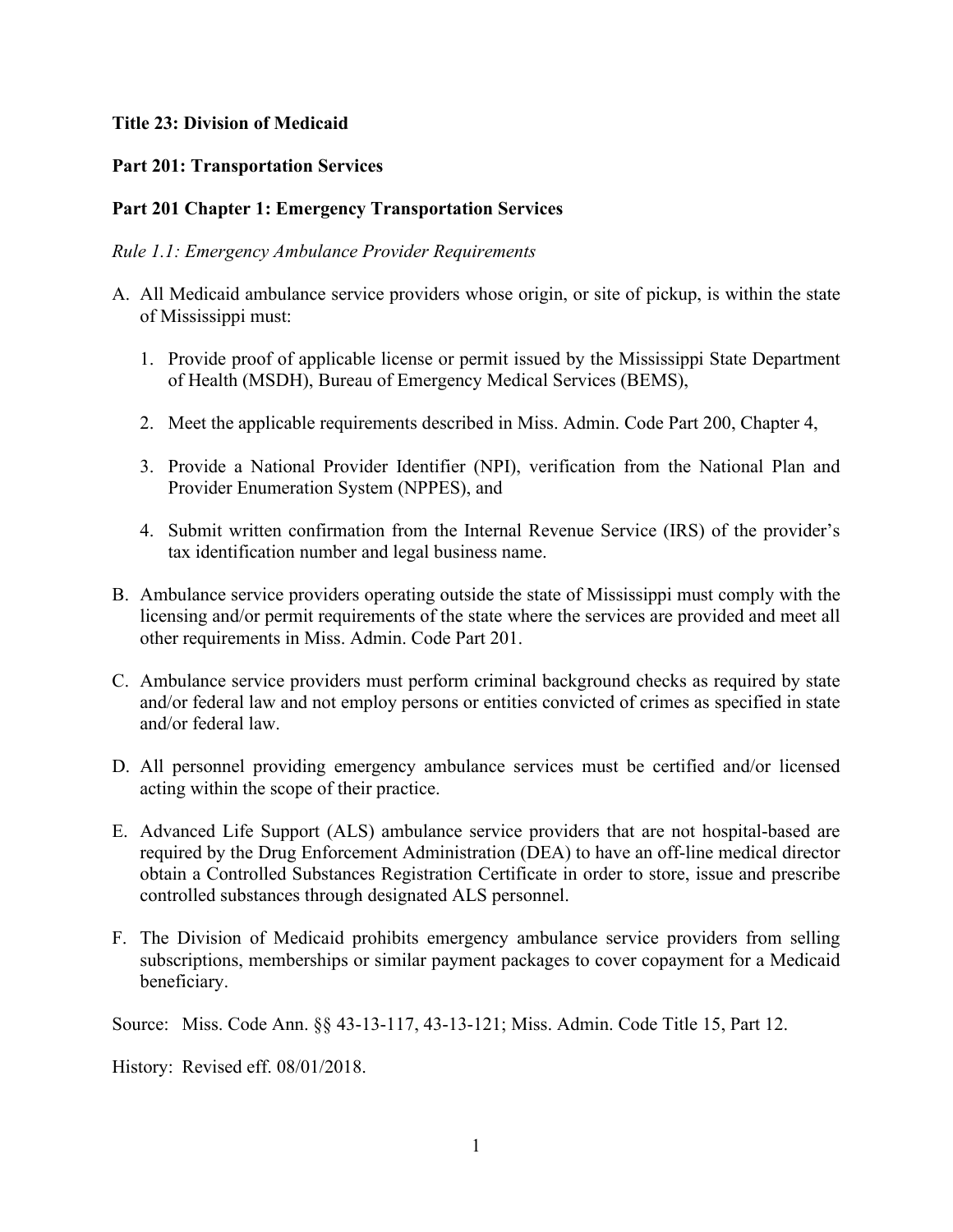#### <span id="page-4-0"></span>*Rule 1.2: Definitions*

- A. Basic life support (BLS) services are defined as non-invasive emergency procedures and services at the level described in the Emergency Medical Technician (EMT) National Standard Training Curriculum including, but not limited to:
	- 1. Initiation of basic airway maneuvers and procedures,
	- 2. Cardio-pulmonary resuscitation (CPR),
	- 3. Automated and semi-automated defibrillation,
	- 4. Hemorrhage control, including direct pressure and tourniquet,
	- 5. Spinal immobilization and extremity stabilization,
	- 6. Assistance with childbirth, and/or
	- 7. Obtaining vital signs.
- B. Advanced Life Support (ALS) services are defined as a sophisticated level of prehospital and interhospital emergency care including, but not limited to:
	- 1. Cardiac monitoring,
	- 2. Cardiac defibrillation,
	- 3. Telemetered electrocardiography,
	- 4. Administration of antiarrhythmic agents,
	- 5. Intravenous therapy,
	- 6. Administration of specified medications,
	- 7. Use of adjunctive ventilation devices,
	- 8. Trauma care, and/or
	- 9. Other techniques and procedures authorized by the Bureau of Emergency Medical Services (BEMS).
- C. An Appropriate Facility is defined as a facility or institution generally equipped and able to provide the needed treatment for the beneficiary's condition including, but not limited to:
	- 1. Trauma Level I BEMS certified facilities,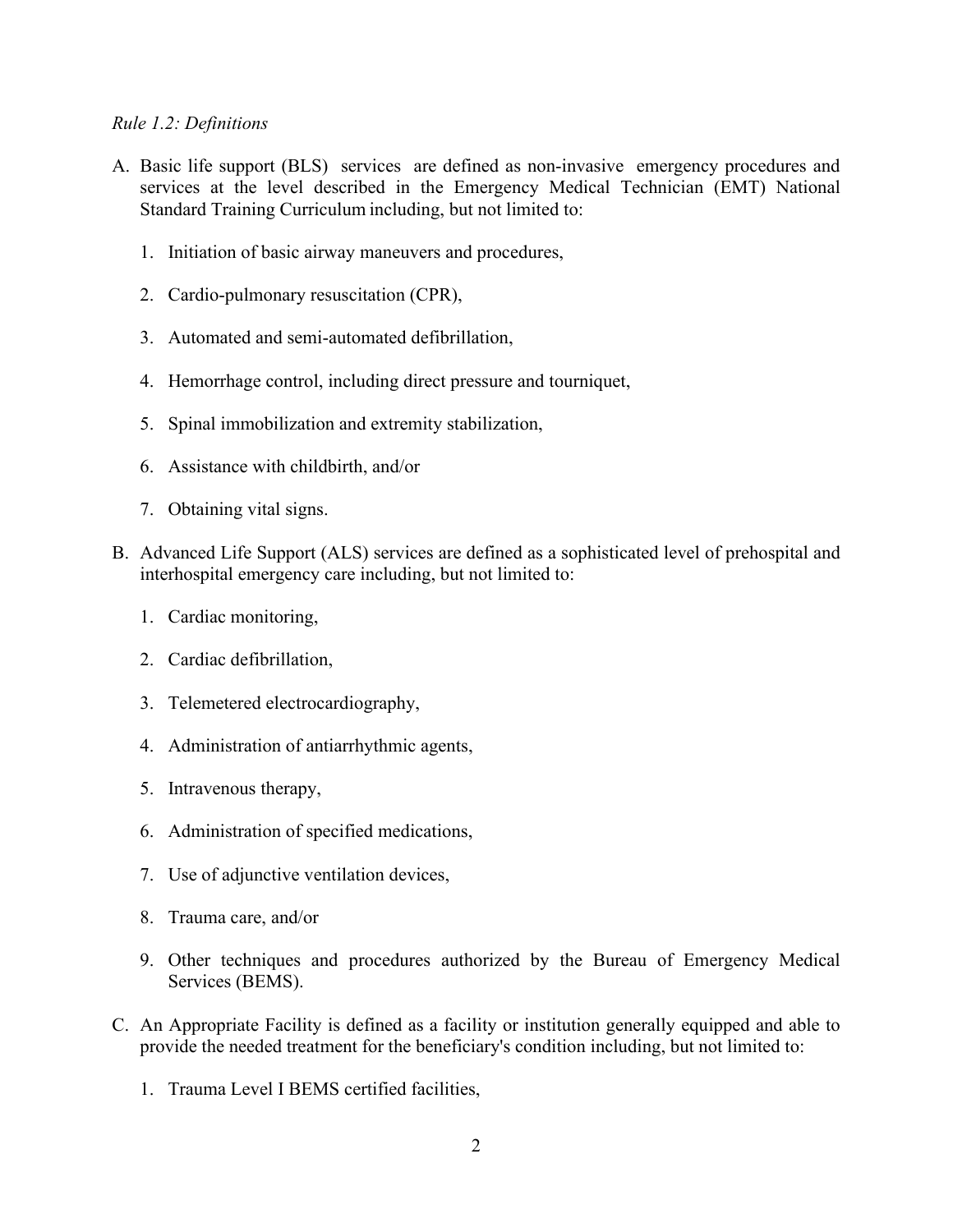- 2. Trauma Level II BEMS certified facilities,
- 3. Trauma Level III BEMS certified facilities,
- 4. Trauma Level IV BEMS certified facilities, and
- 5. Other facilities as designated by BEMS and/or the Mississippi Statewide Trauma Plan.
- D. Nearest appropriate facility is defined as one or more facilities closest to the location where the beneficiary is picked up by the ambulance that is generally equipped and able to provide the needed treatment for the beneficiary's condition.
- E. Beneficiary Loaded Mileage is defined as the number of miles from the site where the beneficiary was loaded into the ambulance to the drop-off destination.
- F. Medical Necessity for emergency ambulance transportation, is defined as:
	- 1. The severity of the beneficiary's emergency medical condition is such that the use of any other method of transportation is contraindicated, and
	- 2. The beneficiary's emergency medical condition requires both the emergency ambulance transportation itself and the level of service provided.
- G. Emergency Medical Condition is defined as a sudden onset of acute symptoms of sufficient severity, including severe pain, such that a prudent layperson with an average knowledge of health and medicine could reasonably expect the absence of immediate medical attention to result in the following:
	- 1. Serious jeopardy to the health of the beneficiary,
	- 2. Serious impairment to bodily functions, or
	- 3. Serious dysfunction of any bodily organ or part.
- H. Medical Control is defined as directions and advice provided from a centrally designated medical facility staffed by appropriate personnel, operating under medical supervision, supplying professional support through radio or telephonic communication for on-site and intransit BLS and ALS services given by field and satellite facility personnel.

Source: 42 C.F.R. §§ 410.40, 414.605; Miss. Code Ann. §§ 43-13-117, 43-13-121.

History: Revised eff. 08/01/2018.

<span id="page-5-0"></span>*Rule 1.3: Covered Services*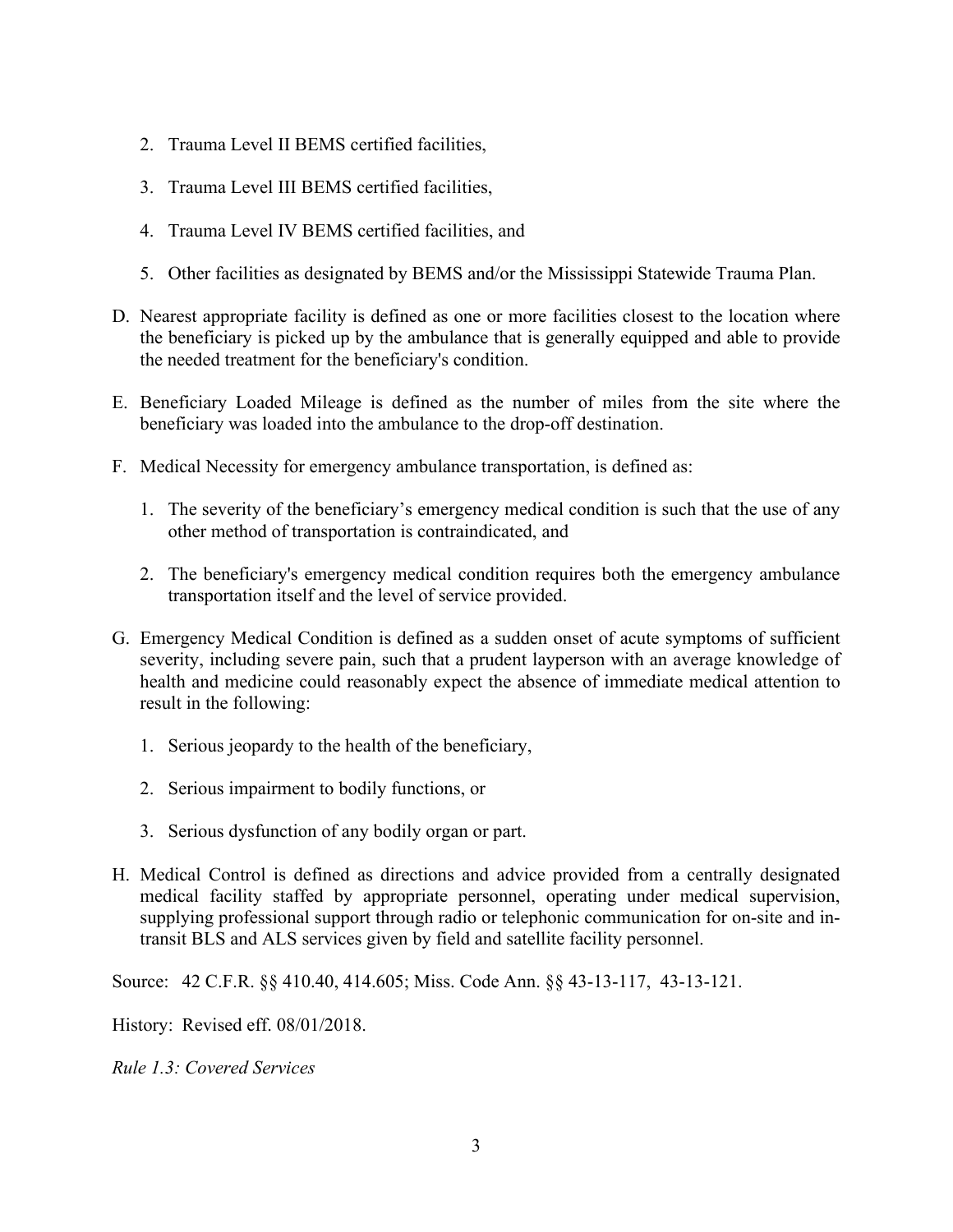- A. The Division of Medicaid covers medically necessary emergency ground ambulance services which meet the requirements of the Mississippi Bureau of Emergency Medical Services (BEMS) including, but not limited to:
	- 1. Basic Life Support (BLS) Ground Ambulance Services which must include, but are not limited to:
		- a) A BLS ambulance vehicle with a BEMS permit, staffed with at least one (1) individual certified by BEMS to provide services at or above the level of Emergency Medical Technician (EMT),
		- b) A driver with a valid Emergency Medical Services Driver Certificate from the state of Mississippi,
		- c) Equipment and supplies as required by BEMS,
		- d) Services provided by an EMT within the scope of their practice as determined by BEMS, and
		- e) Transportation from the pick-up site to the nearest appropriate facility.
	- 2. Advanced Life Support (ALS) Ground Ambulance Services which must include, but are not limited to:
		- a) An ALS ambulance vehicle, with a BEMS permit, staffed with at least one (1) individual certified by BEMS to provide services at or above the level of paramedic,
		- b) A driver with a valid Emergency Medical Services Driver Certificate from the state of Mississippi,
		- c) Equipment and supplies as required by BEMS,
		- d) Services provided by a paramedic and/or higher level medical professional within the scope of their practice(s) as determined by BEMS or the appropriate licensing and/or governing board, and
		- e) Transportation from the pick-up site to the nearest appropriate facility.
- B. The Division of Medicaid covers medically necessary emergency air ambulance services in a rotary-wing aircraft that meet the requirements of BEMS which must include, but are not limited to:
	- 1. An air ambulance aircraft, with a BEMS permit, staffed commensurate with the mission statement and scope of care of the medical transport service, as required and/or specified by BEMS.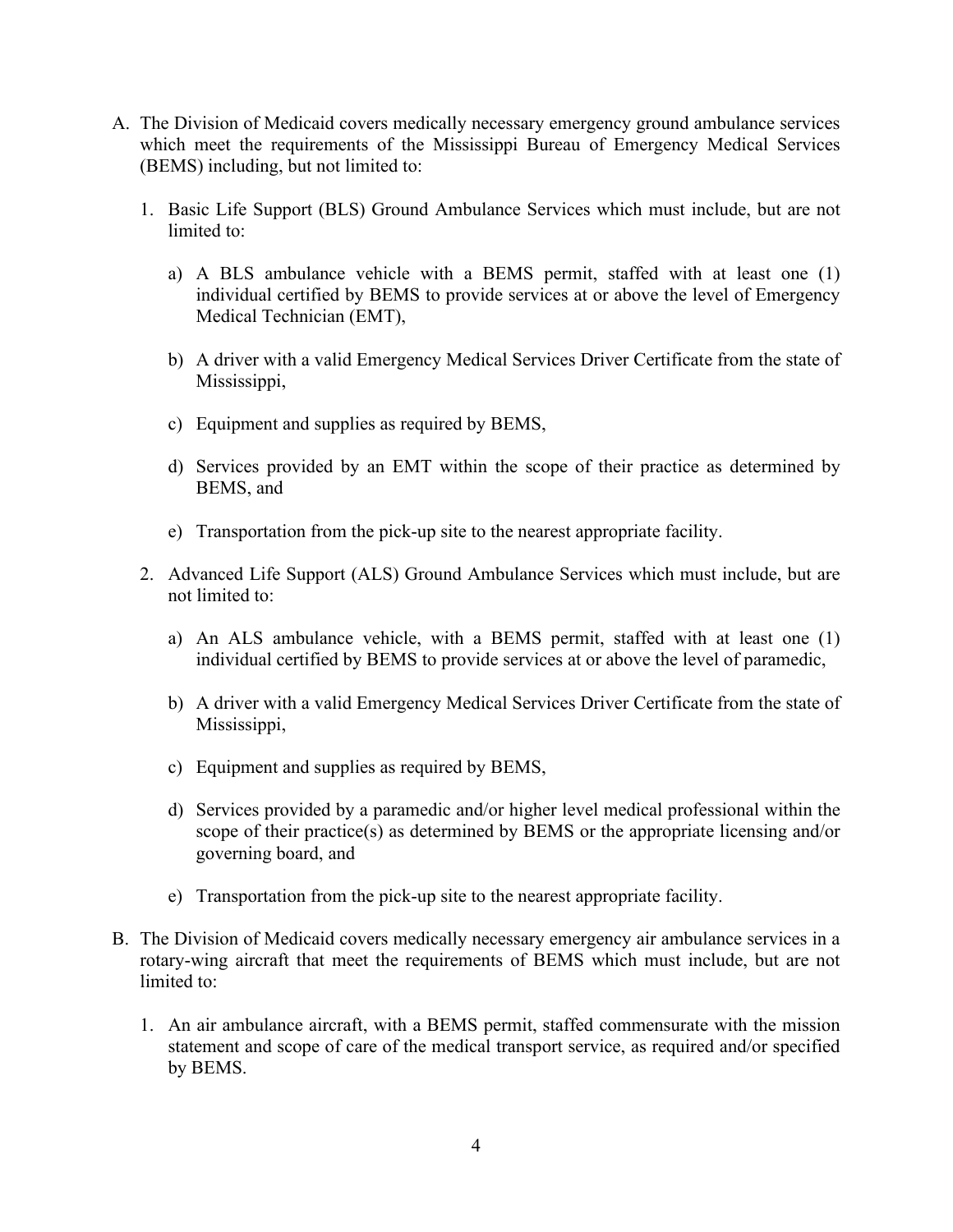- 2. A pilot who is certified in accordance with current Federal Aviation Regulations (FARs) and meets the appropriate BEMS requirements,
- 3. Equipment and supplies as required by BEMS,
- 4. Services provided by an air medical paramedic, registered nurse, and/or physician, and
- 5. Transportation from the pick-up site to the nearest appropriate facility.
- C. The Division of Medicaid covers emergency or urgent air ambulance services in a fixed-wing aircraft which are medically necessary and meet the requirements of BEMS including, but not limited to:
	- 1. An air ambulance aircraft, with a BEMS permit, staffed commensurate with the mission statement and scope of care of the medical transport service, as required and/or specified by BEMS.
	- 2. A pilot who is certified in accordance with current FARs and meets the appropriate BEMS requirements,
	- 3. Equipment and supplies as required by BEMS,
	- 4. Services provided by an air medical paramedic, registered nurse, and/or physician, and
	- 5. Transportation from the pick-up site to the nearest appropriate facility.
- D. The Division of Medicaid covers medically necessary neonatal emergency ambulance services that meet the requirements of BEMS.
- E. The Division of Medicaid covers the following in addition to the emergency ambulance service base rate:
	- 1. Ground ambulance mileage to the closest appropriate facility beginning with the twentysixth  $(26<sup>th</sup>)$  beneficiary loaded mile when appropriate documentation is provided.
	- 2. Air ambulance mileage to the closest appropriate facility when appropriate documentation is provided.
	- 3. Injectable drugs administered by licensed or certified personnel acting within their scope of practice under the direction of medical control, and/or
	- 4. Discarded injectable drugs up to the dosage amount indicated on the single-use vial or package label minus the administered dose(s) if:
		- a) The drug or biological is supplied in a single use vial or single-use package,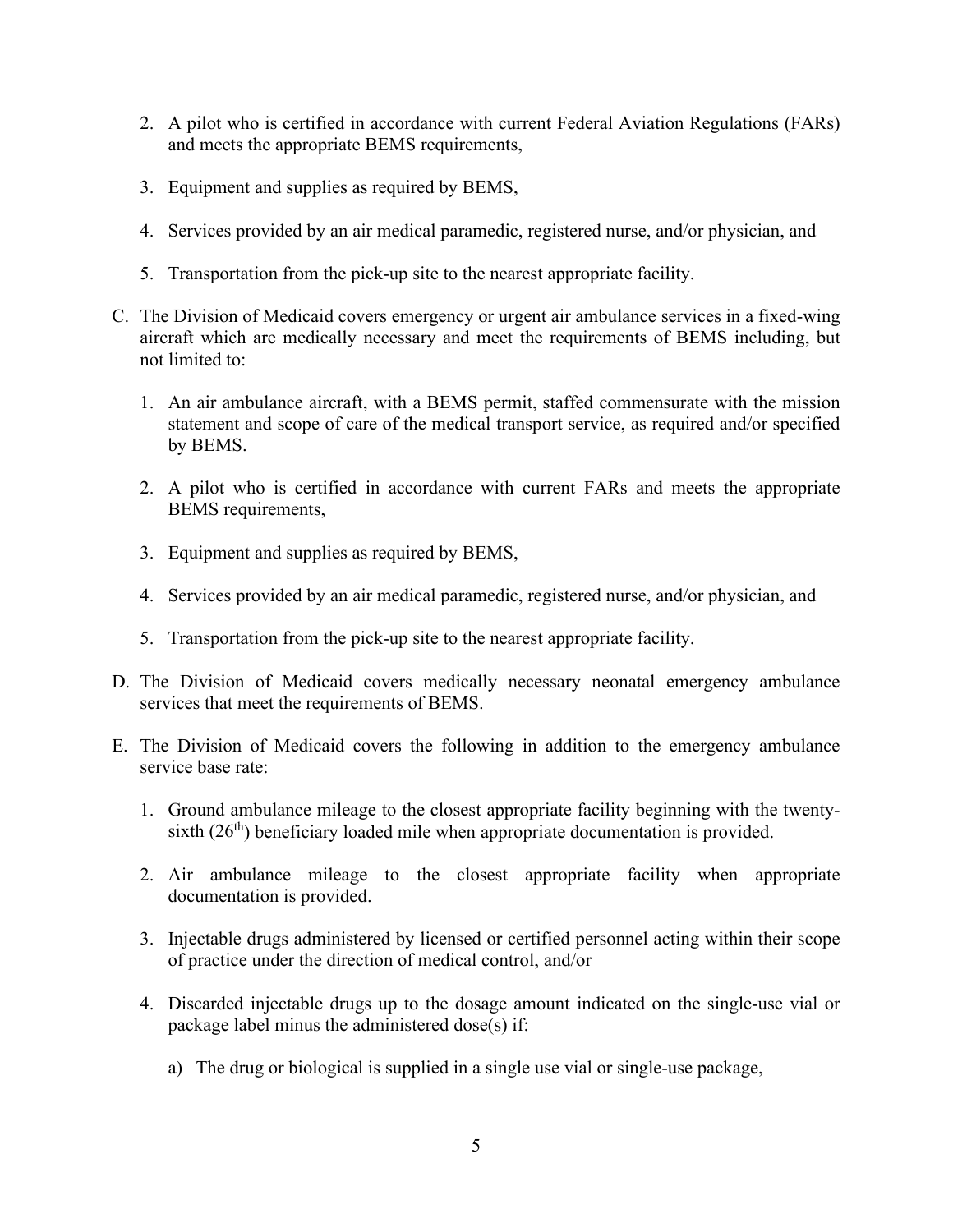- b) The drug or biological is actually administered to the beneficiary to appropriately address his/her condition and any unused portion is discarded,
- c) The amount wasted is recorded in the beneficiary's medical record,
- d) The provider has written policies and procedures regarding single-use drugs and biologicals and bills all payers in the same manner, and
- e) The amount billed to the Division of Medicaid as a discarded drug is not administered to another beneficiary or patient.
- Source: 42 C.F.R. §§ 410.40, 414.605; Miss. Code Ann §§ 43-13-117, 43-13-121; Miss. Admin. Code Title 15, Part 12.

History: Revised eff. 08/01/2018.

<span id="page-8-0"></span>*Rule 1.4: Non-Covered Emergency Ambulance Services*

The Division of Medicaid does not cover the following including, but not limited to:

- A. Emergency ambulance transportation of a beneficiary:
	- 1. To anywhere other than the nearest appropriate facility that is able to care for the beneficiary,
	- 2. Pronounced dead prior to the dispatch of the ambulance by an individual who is licensed or otherwise authorized under state law to pronounce death in the state where such pronouncement is made,
	- 3. To a funeral home,
	- 4. Due to a lack of alternative means,
	- 5. For the convenience of the beneficiary and/or beneficiary's family, and/or
	- 6. For which medical necessity criteria has not been satisfied.
- B. Services that are not directly related to medically necessary emergency treatment of an illness or injury including, but not limited to:
	- 1. Time spent waiting for the beneficiary,
	- 2. Refusal of the beneficiary to be transported after the ambulance arrives in response to an emergency, and/or
	- 3. First-aid or other medical type treatment provided by ambulance staff to a beneficiary who is not subsequently transported to the closest appropriate facility,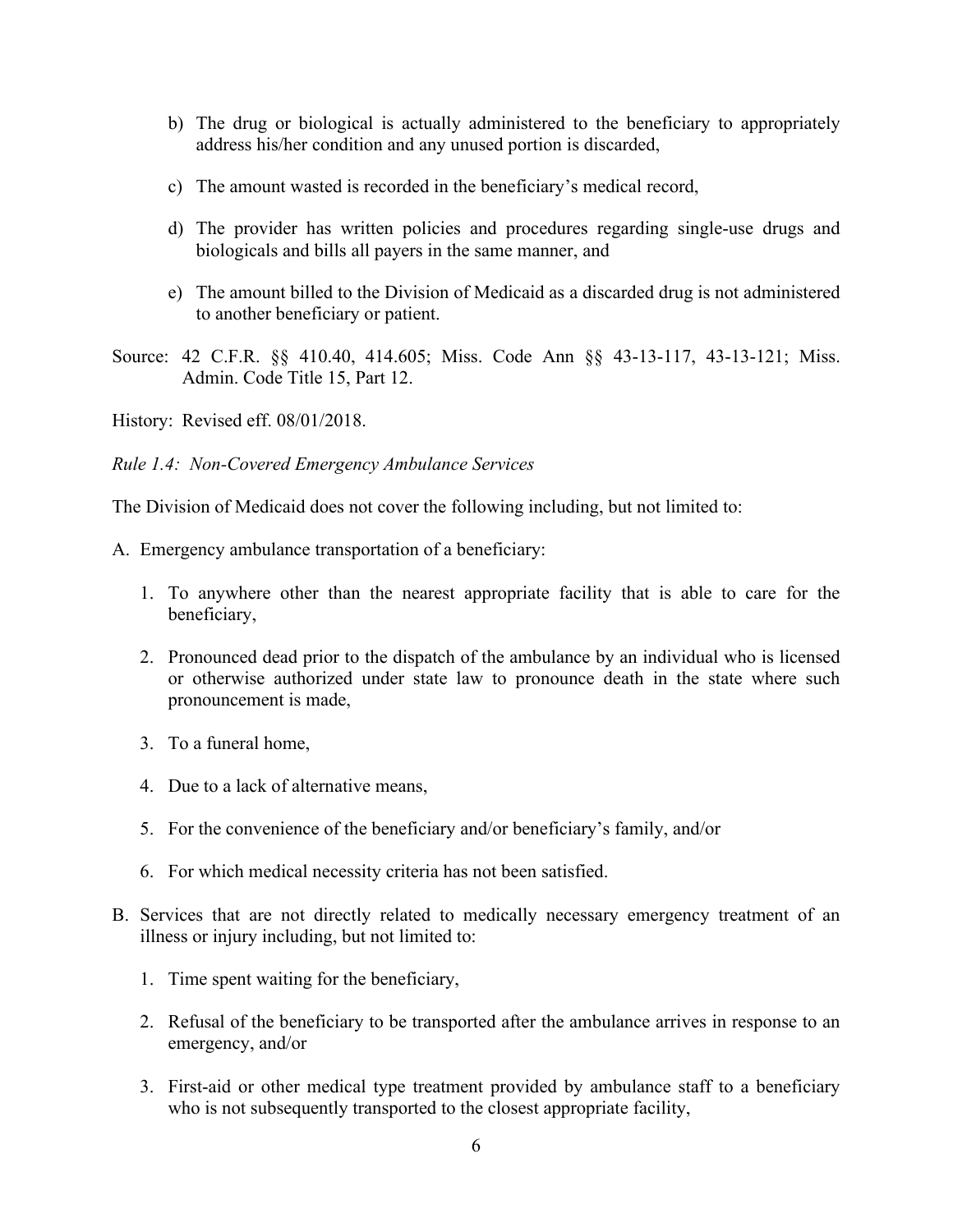- C. Services provided to an individual not eligible for Medicaid,
- D. Mileage beyond the nearest appropriate facility, or
- E. Services not specifically listed as covered services.
- Source: Miss. Code Ann. §§ 43-13-117, 43-13-121.
- History: Revised and moved to Miss. Admin. Code Part 201, Rule 1.6 except Miss. Admin. Code Part 201, Rule 1.1.4.A.4. moved to Miss. Admin, Code Part 201, Rule 2.3.B.1., eff. 08/01/2018.

#### <span id="page-9-0"></span>*Rule 1.5: Reimbursement*

- A. The Division of Medicaid reimburses emergency ground ambulance providers a base rate from a statewide uniform fee schedule in effect on July 1, 2021 based on one hundred percent (100%) of the rate established under Medicare on January 1, 2020:
	- 1. For only beneficiary loaded trips,
	- 2. For medically necessary emergency services to the closest appropriate facility for treatment, and
	- 3. When provided in an appropriate ALS or BLS vehicle that has been licensed by the state that actually transports the beneficiary.
- B. The Division of Medicaid reimburses emergency ambulance providers in addition to the base rate for the following:
	- 1. Ground ambulance mileage to the nearest appropriate facility beginning with the twentysixth  $(26<sup>th</sup>)$  patient loaded mile,
	- 2. Air ambulance mileage to the nearest appropriate facility,
	- 3. The actual units administered of medically necessary injectable drugs, and
	- 4. Discarded injectable drugs that meet the requirements of Miss. Admin. Code Part 201, Rule 1.3.F.
- C. The Division of Medicaid does not separately reimburse for services and items which are included in the emergency ambulance service base rate including, but not limited to:
	- 1. Assessment of the beneficiary's condition, including vital signs,
	- 2. Charges for professional services including, but not limited to: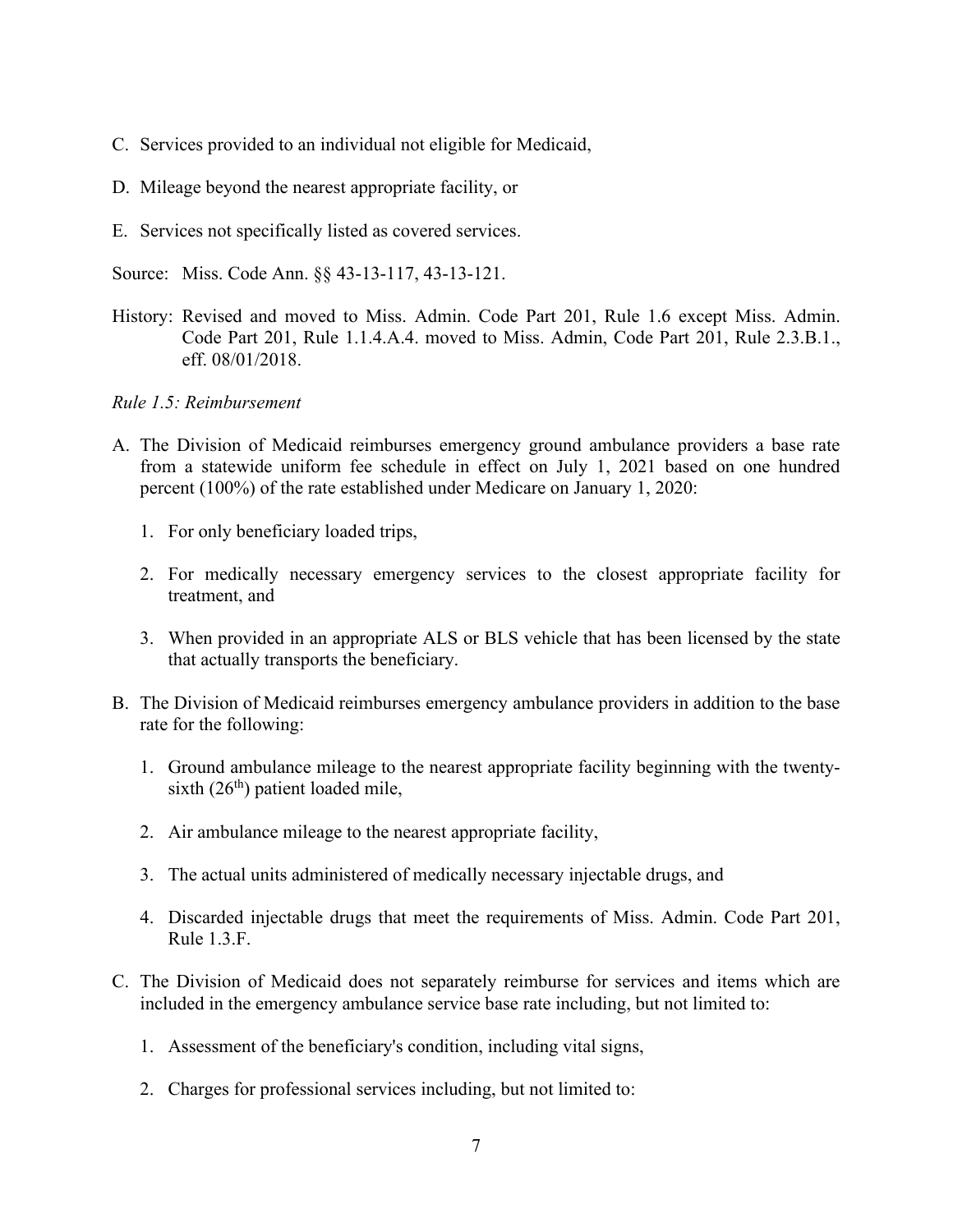- a) Physicians,
- b) Nurses,
- c) Emergency Medical Technicians, or
- d) Respiratory therapists,
- 3. Supplies,
- 4. Equipment,
- 5. Non-injectable drugs,
- 6. Crystalloid fluids and the administration thereof, and
- 7. The initial twenty-five (25) patient loaded miles of ground ambulance transportation.
- D. The Division of Medicaid does not reimburse for emergency ambulance services provided by persons or entities convicted of certain crimes as specified in state or federal law.
- E. The Division of Medicaid does not reimburse for an ALS ground ambulance if only BLS services are provided. The ambulance provider will be reimbursed at the BLS ground ambulance rate for services.
- F. The provider must indicate on the claim the usual charge or charges divided by the number of persons transported when providing emergency services to more than one (1) person in one (1) vehicle or aircraft. [Revised and moved from Miss. Admin. Code Part 201, Rule 1.2.2]
- G. The provider must bill the appropriate:
	- 1. Code applicable to the service rendered, and
	- 2. Modifier indicating the origin and destination of the trip.

Source: Miss. Code Ann. §§ 43-13-117, 43-13-121.

History: Revised eff. 07/01/2021; Revised to correspond with SPA 20-0016 (eff. 07/01/2020) eff. 10/01/2020; Revised and moved Miss. Admin. Code Part 201, Rule 1.1.5.A. to Miss. Admin. Code Part 201, Rule 1.3.F.1, eff. 08/01/2018.

*Rule 1.6: Documentation*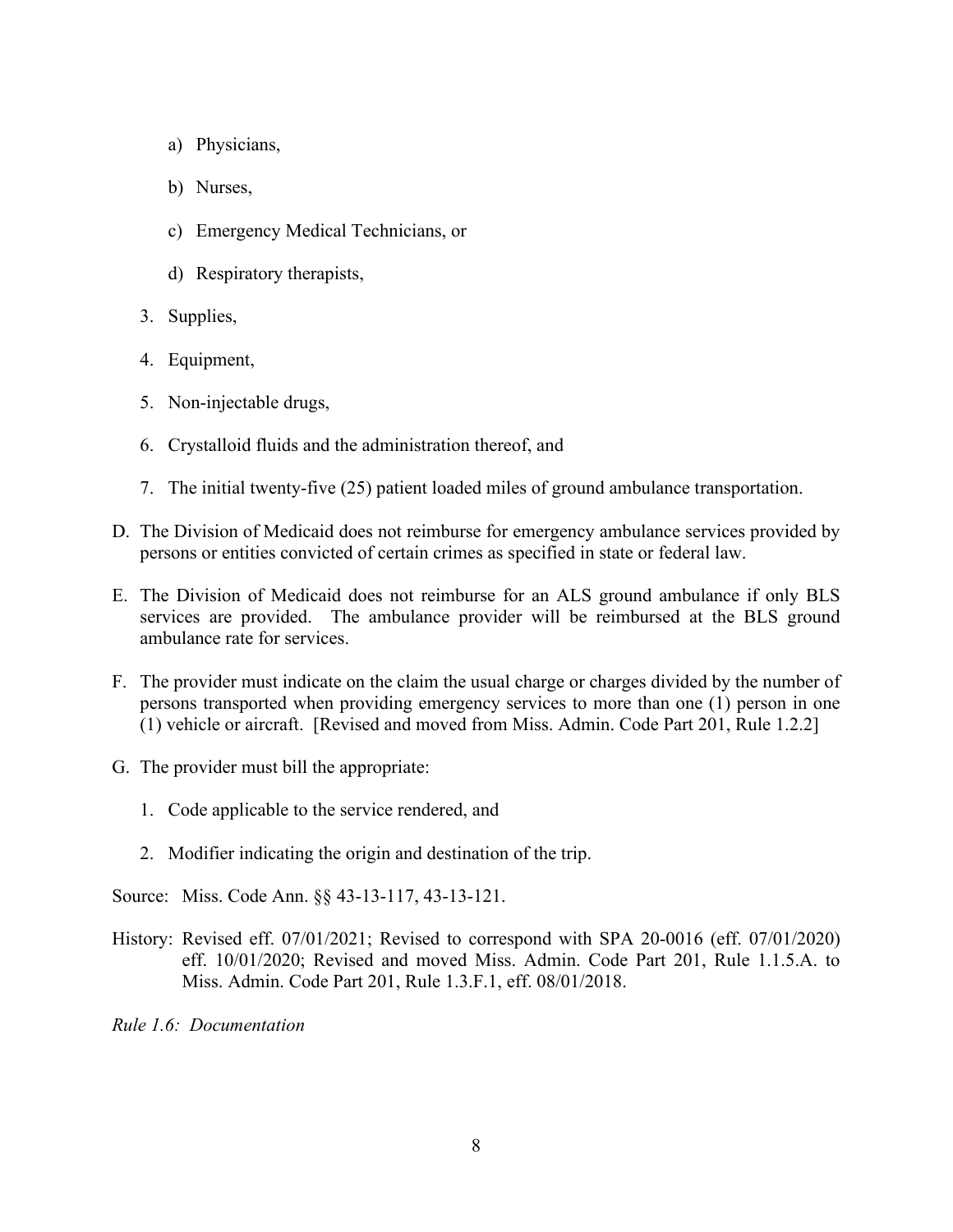- A. Providers must maintain required documentation in accordance with Miss. Admin. Code Part 200, Rule 1.3, and must maintain auditable records to substantiate claims submitted to the Division of Medicaid or designated entity.
- B. Ambulance providers must maintain documentation in the medical record including, but not limited to:
	- 1. Time the emergency was reported,
	- 2. The person reporting the emergency,
	- 3. Nature of illness or injury,
	- 4. Documentation of medical necessity of emergency ambulance services,
	- 5. Documentation of medical necessity for the level of care provided,
	- 6. Beneficiary's condition including, but not limited to:
		- a) Vital signs,
		- b) Level of consciousness, and
		- c) Ability to sit, stand, and/or walk.
	- 7. Location of pick-up, time of pick-up, location of destination, and time of arrival,
	- 8. For ground ambulance providers, the recording of odometer reading at pick-up and point of destination or the mileage as documented by an onboard global positioning system (GPS) which can store and retrieve trip data,
	- 9. Detailed record of all services and treatments administered to the beneficiary,
	- 10. Documentation that the beneficiary was taken to the closest appropriate facility or the reason that nearest appropriate facility was unable to accept the beneficiary causing the beneficiary to be taken to another appropriate facility, and
	- 11. Trip ticket that indicates the date, mileage, crew, origin, destination, and type and level of ambulance service provided.
- C. Ground ambulance providers must document the following to receive reimbursement for mileage beginning with the twenty-sixth  $(26<sup>th</sup>)$  beneficiary loaded mile including, but not limited to, the following:
	- 1. The vehicle's actual odometer readings at pick-up and destination sites or the mileage as documented by an onboard GPS system which can store and retrieve trip data, and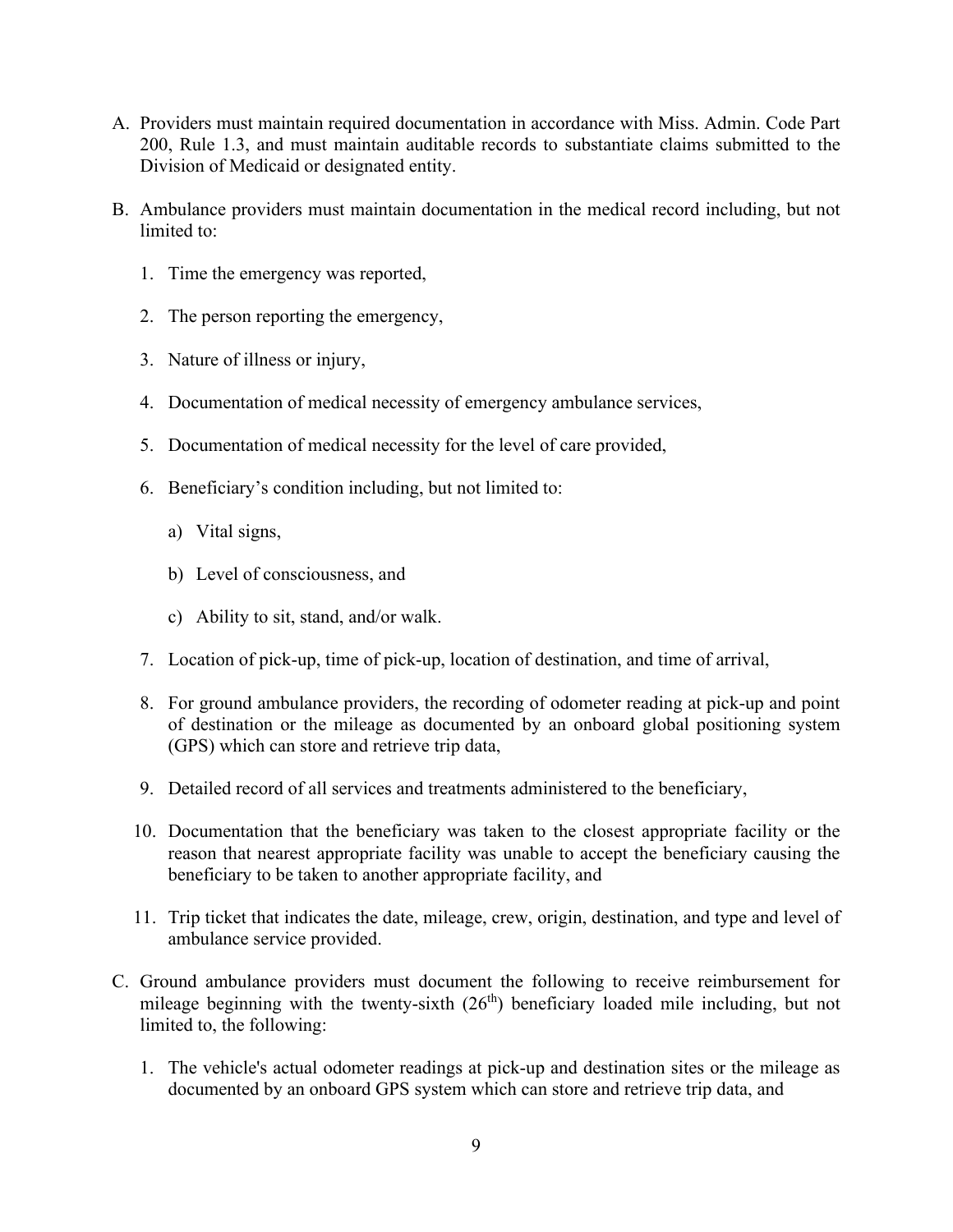2. Documentation that the beneficiary was taken to the closest appropriate facility able to provide treatment.

Source: 42 C.F.R. § 422.113; Miss. Code Ann. §§ 41-59-41, 43-13-117, 43-13-121.

History: Revised eff. 04/01/2020; Renamed and added Miss. Admin. Code Title 23, Part 201, Rule 1.1.5.A.-D., moved and revised Miss. Admin. Code Part 201, Rule 1.1.6.A. and B. to Miss. Admin Code Title 23, Part 201, Rule 1.5.B. and C. eff. 08/01/2018.

<span id="page-12-0"></span>*Rule 1.7: Ambulance Transport of Nursing Facility Residents by Ambulance [Refer to Miss Admin. Code, Title 23, Part 207 for non-emergency transportation of nursing facility residents. Refer to Miss Admin. Code, Title 23, Part 201, Chapter 1 for emergency transportation of nursing facility residents.]*

Source: 42 C.F.R. § 431.53; Miss. Code Ann. § 43-13-121.

History: Revised eff. 09/09/2018; Revised rule number eff. 08/01/2018.

<span id="page-12-1"></span>*Rule 1.8: Early and Periodic Screening, Diagnosis, and Treatment (EPSDT)*

The Division of Medicaid pays for all medically necessary services for early and periodic screening, diagnosis, and treatment (EPSDT)-eligible beneficiaries in accordance with Part 223 of this Title, without regard to service limitations and with prior authorization.

Source: Miss. Code Ann. §§ 43-13-117, 43-13-121.

History: Revised rule number eff. 08/01/2018.

#### <span id="page-12-2"></span>**Part 201 Chapter 2: Non-Emergency Transportation (NET) Broker Program**

<span id="page-12-3"></span>*Rule 2.1: Non-Emergency Transportation (NET) Broker Program*

- A. The Division of Medicaid contracts with a Broker to provide non-emergency transportation (NET) through a NET provider to Medicaid beneficiaries in appropriate vehicles, depending on the beneficiary's mobility status and personal capabilities on the date of service.
	- 1. Other non-Medicaid funded sources for non-emergency transportation services must be utilized first with the Medicaid NET program being the last resort.
	- 2. Beneficiaries are not allowed to request a particular NET provider for transportation.
- B. The NET Broker is responsible for administering and operating the NET program in accordance with the Division of Medicaid's policy including, but not limited to, the authorization, coordination, scheduling, management, and reimbursement of NET services and must: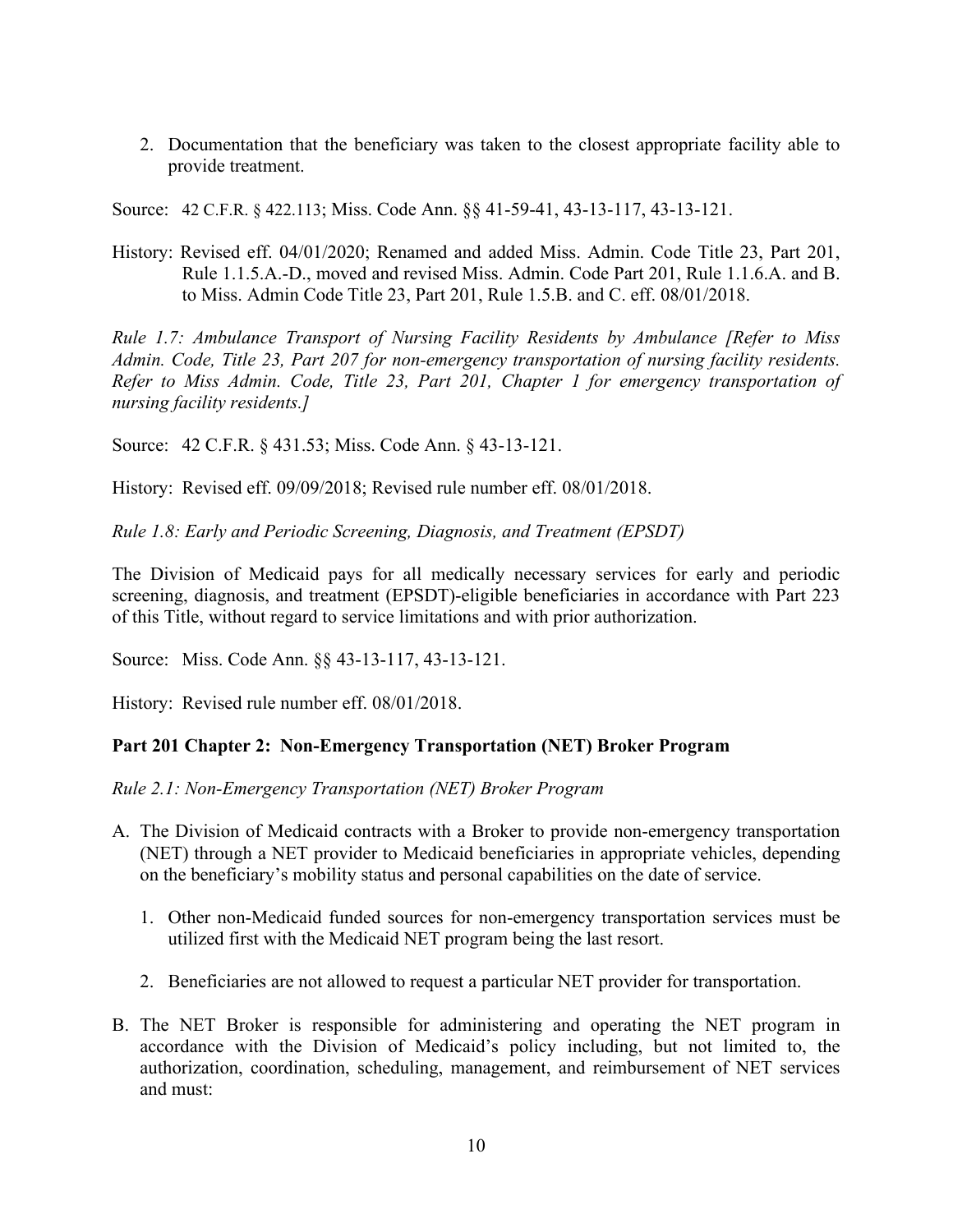- 1. Operate statewide.
- 2. Authorize and schedule NET services within the following set timeframes:
	- a) Ninety-eight percent (98%) of routine NET services within three (3) business days after receipt of the request, and
	- b) One hundred percent (100%) of routine NET services within ten (10) business days after receipt of the request.
- 3. Notify the Division of Medicaid prior to denying a request for transport to a medical provider not geographically closest to the beneficiary's residence if the NET Broker is unable to obtain a medical certification from the medical provider certifying that the beneficiary is unable to be treated at a closer facility. A medical certification is not required if the transport is to the University of Mississippi Medical Center in Jackson, MS.
- 4. Allow long distance transportation for up to ninety (90) days, if necessary, if a beneficiary has recently moved to a new area to maintain continuity of care until the transition of the beneficiary's care to a closer appropriate provider is completed. The NET Broker must monitor the frequency of these NET authorizations involving excessive distances per beneficiary.
- 5. Ensure NET providers arrive at the drop-off and pick-up destinations within the Division of Medicaid's minimum requirements.
- 6. Perform post-transportation authorizations in instances when prior authorization was not obtainable.
- 7. Request additional information, if necessary, within twenty-four (24) hours of the initial receipt of a request and place the request on hold. The request must specify the date the additional information must be submitted. The request for transport can be denied if the information is not received by the date specified with the exception of NET service appointments for chemotherapy, dialysis, and high-risk pregnancy.
- 8. Provide education to beneficiaries and NET providers on NET services and procedures.
- 9. Maintain a current Division of Medicaid approved NET provider Manual/Operations Procedure Manual.
- 10. Perform criminal background checks on all NET drivers to ensure excluded persons or entities are not paid any state or federal funds in compliance with Mississippi law [Refer to Part 201, Rule 2.6.D.], and ensure NET drivers meet the Division of Medicaid minimum requirements.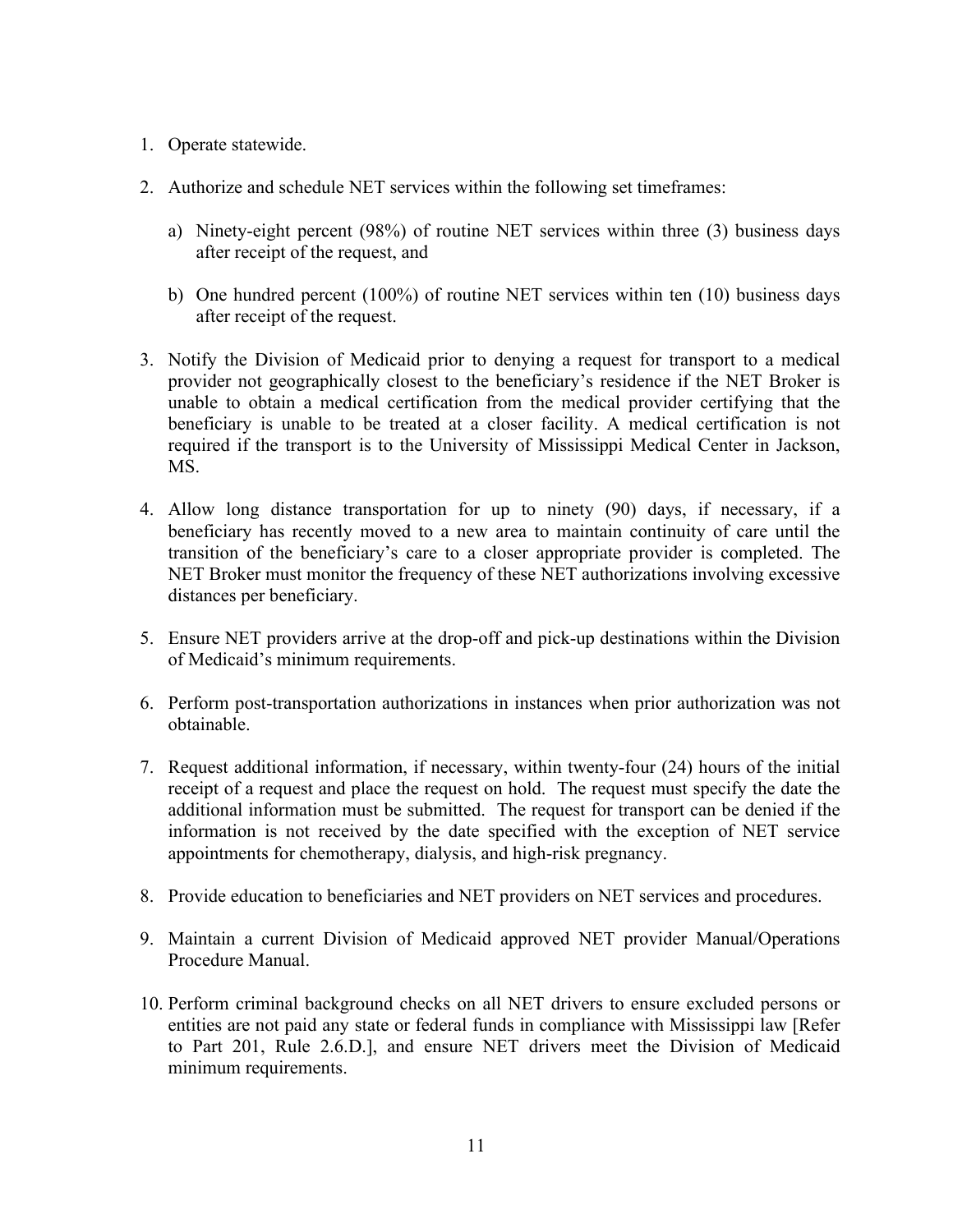- a) The NET Broker must conduct criminal background checks upon initial hire including, but not limited to:
	- 1) A one-time criminal background check requiring fingerprinting,
	- 2) National and state criminal background checks utilizing personal identification data, including, but not limited to:
		- (a) Name and date-of-birth,
		- (b) Social security number, or
		- (c) Driver's license number.
	- 3) A Mississippi Sex Offender Registry check, and
	- 4) A Motor Vehicle Record check.
- b) The NET Broker must conduct criminal background checks annually including, but not limited to:
	- 1) National and state criminal background checks utilizing personal identification data, including, but not limited to:
		- (a) Name and date-of-birth,
		- (b) Social security number, or
		- (c) Driver's license number.
	- 2) A Mississippi Sex Offender Registry check, and
	- 3) A Motor Vehicle Record check.
- c) Effective April 01, 2015 the NET Broker must ensure the NET providers comply with the one-time fingerprinting check requirement as listed below:
	- 1) The NET Broker must have all NET drivers' fingerprinting checks on file. The NET Broker is prohibited from reimbursing the NET provider for transportation services by a NET driver whose fingerprinting check is not on file.
	- 2) New NET providers must submit to the NET Broker all NET driver fingerprinting checks within ninety (90) days from the contracted start date.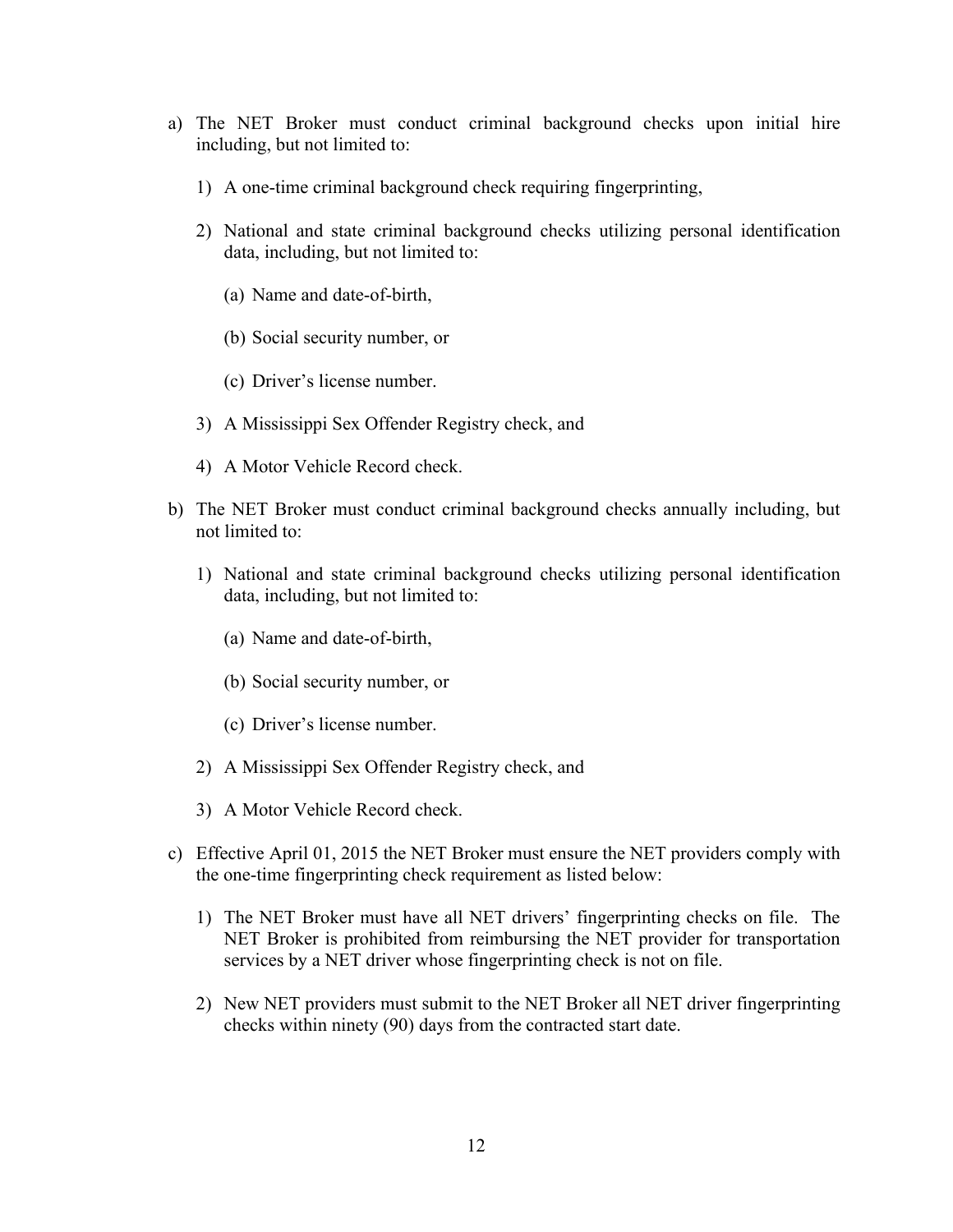- 3) NET providers must submit to the NET Broker all fingerprinting checks for newly hired NET drivers within ninety (90) days from the date of employment if hired after the contracted start date.
- 4) The NET Broker may utilize the fingerprinting record obtained by a previous Medicaid NET provider to meet the one-time fingerprinting check requirement if the NET driver changes employment.
- d) The NET Broker can not reimburse the NET provider for transportation services rendered if the NET provider fails to comply with any of the fingerprinting check requirements listed in Miss. Admin. Code Part 201, Rule 2.1.B.10.
- e) The NET Broker must recoup any funds paid to the NET provider for services rendered by a NET driver who fails the fingerprinting check.
- 11. Ensure vehicles meet the Division of Medicaid's minimum requirements and ensure required vehicle inspections are performed and documented with submission of inspection reports to the Division of Medicaid no later than the fifteenth  $(15<sup>th</sup>)$  day of the month following the inspection.
- 12. Maintain an adequate number of NET providers and trained staff to provide scheduled transports in a given geographical area.
- 13. Maintain a file of current executed NET provider contracts and:
	- a) Require NET provider enrollment forms to include disclosure of complete ownership, control, and relationship information from all NET providers,
	- b) Include contract language requiring the NET Broker to notify the Division of Medicaid of such disclosures on a timely basis, and
	- c) Provide to the Division of Medicaid upon request.
- 14. Make timely payments to NET providers.
- 15. Meet quality assurance and monitoring requirements including, but not limited to:
	- a) On-street observations,
	- b) Accident and incident reporting,
	- c) Statistical reporting of transports,
	- d) Statistical reporting of transport call center operations,
	- e) Analysis of complaints,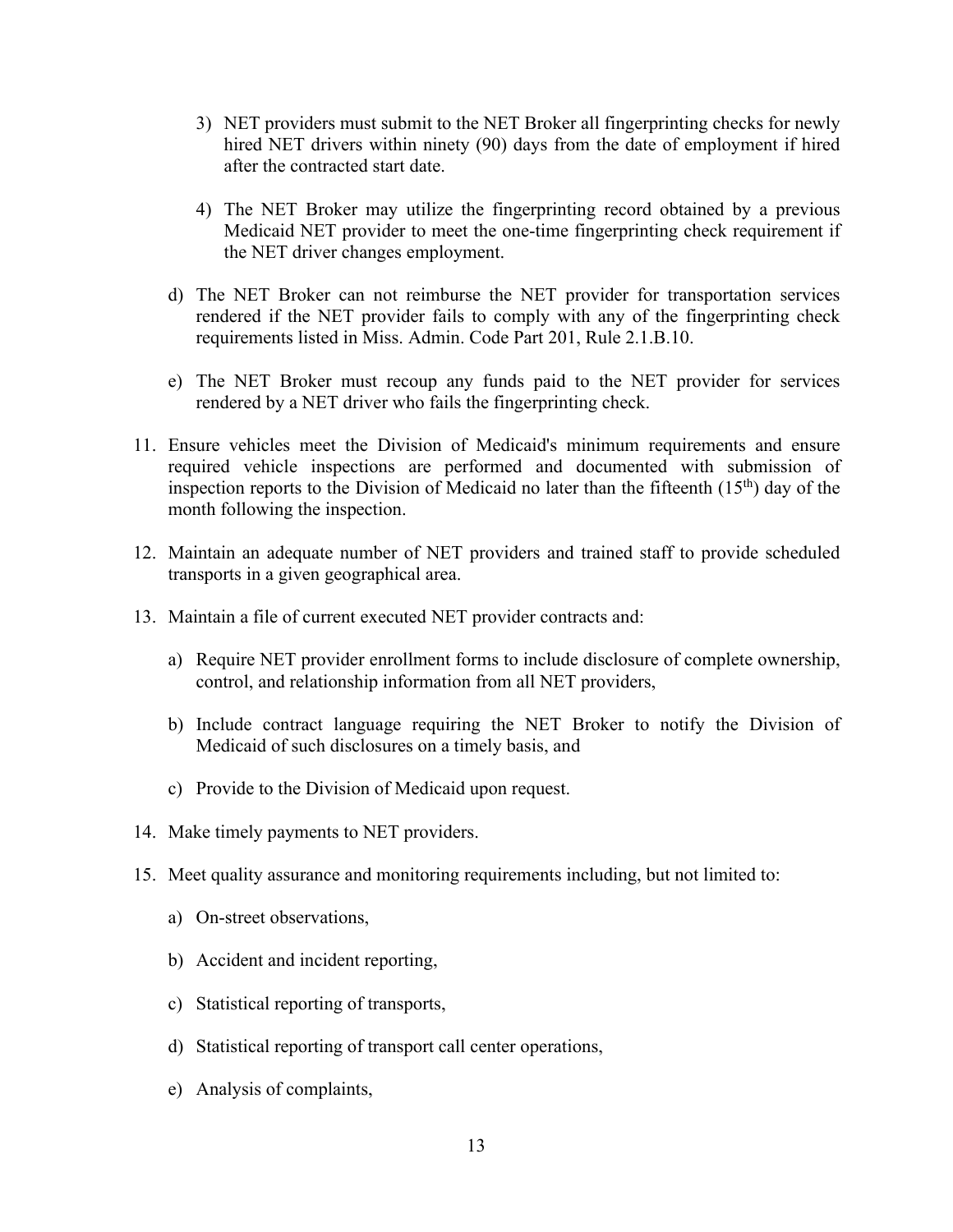- f) Driver licensure, driving records, experience, training and annual random drug testing of all NET drivers,
- g) Participant assistance,
- h) Completion of driver transport logs,
- i) Driver communication with dispatcher, and
- j) Routine scheduled vehicle inspections and maintenance.
- 16. Maintain all required up-to-date electronic and data systems.
- 17. Meet all of the Division of Medicaid's call center requirements.
- 18. Conduct the following random validation checks of monthly requests to verify NET provider claims for reimbursement match authorized transports and to verify the transports actually occurred. The NET Broker must document the reason the NET provider failed to properly authorize or render the service.
	- a) Three percent (3%) of pre-transportation requests verifying that a beneficiary's appointment with the medical service provider is for a covered medical service, and
	- b) Two percent (2%) of post-transportation services verifying a beneficiary's appointment is for a covered medical service.
- 19. Submit reports, data or other materials by the date due as determined by the Division of Medicaid.
- 20. Obtain a medical certification statement from the beneficiary's physician if an adult attendant is required to accompany the beneficiary.
- C. The Division of Medicaid, at its sole discretion, may assess damages if the NET Broker fails to perform the responsibilities in Rule 2.1.B. resulting in additional administrative costs to the Division of Medicaid.
	- 1. The Division of Medicaid must give written notice to the NET Broker of any unmet responsibility that could result in an assessment of damages and the proposed amount of the damages.
	- 2. The NET Broker has fifteen (15) days from the date of the notice to dispute the determination.
- D. Reporting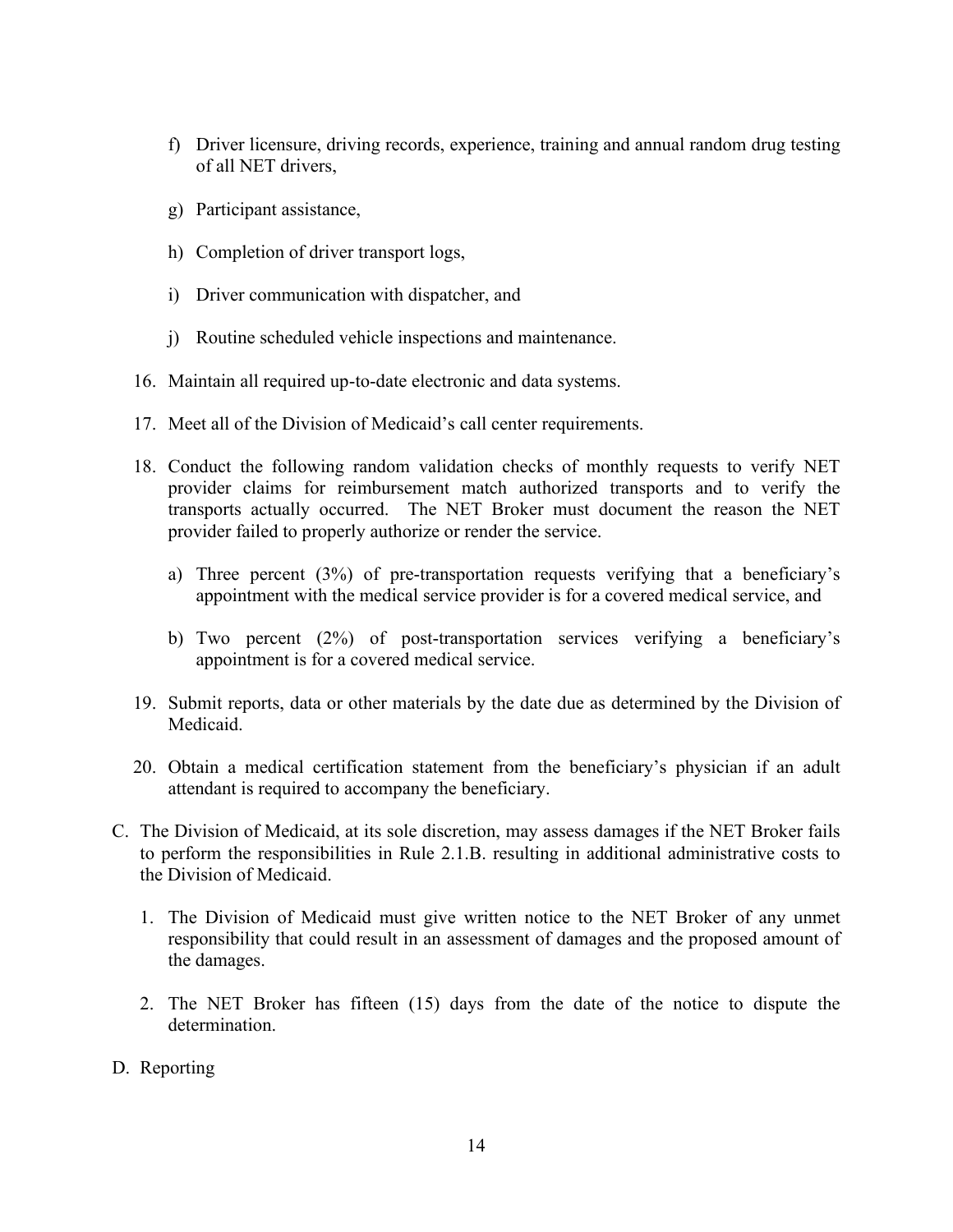- 1. The NET Broker must report within three (3) business days all allegations of sexual harassment or physical abuse by a driver, beneficiary or other passenger to the Division of Medicaid and per state law to the Mississippi Department of Human Services (MDHS).
	- a) NET providers must report all allegations of sexual harassment or physical abuse to the NET Broker.
	- b) Medicaid beneficiaries should report any incident of abuse or sexual harassment directly to the NET Broker.
- 2. The NET Broker must refer suspected Medicaid fraud, abuse or misuse by beneficiaries, NET providers or NET Broker staff to the Division of Medicaid's Office of Program Integrity within three (3) business days after discovery of the suspected Medicaid fraud, abuse or misuse.
- 3. The NET Broker must document all accidents/incidents occurring on a scheduled transport when a beneficiary is present in the vehicle and submit the accident/incident report to the Division of Medicaid within forty-eight (48) hours of the accident/incident.
- Source: 42 C.F.R. §§ 431.53, 440.170; Miss. Code Ann. §§ 41-125-19, 43-13-117, 43-13-121; Miss. Admin Code Title 15, Part 16, Subpart 1, Chapter 2, Subchapter 14.
- History: Added Miss. Admin. Code Part 201, Rule 2.1.B.21. eff. 02/01/2019; Moved and revised Miss. Admin Code Part 201 Rule 2.1.E. and F. to Miss. Admin Code Part 201 Rule 2.3.E. and F. eff. 08/01/2018; Revised Miss. Admin. Code Part 201, Rule 2.1.B.10. eff. 04/01/2015; Revised eff. 04/01/2013.

#### <span id="page-17-0"></span>*Rule 2.2: Eligibility*

- A. Non-emergency transportation (NET) services are non-covered for beneficiaries enrolled in the following categories of eligibility:
	- 1. Family Planning Waiver,
	- 2. Qualified Medicare Beneficiary (QMB),
	- 3. Specified Low-Income Medicare Beneficiary (SLMB),
	- 4. Qualified Working Disabled Individuals (QWDI), and
	- 5. Qualified Individual (QI-1).
- B. Beneficiaries enrolled in the Mississippi Coordinated Access Network (MississippiCAN) will receive non-emergency transportation services through MississippiCAN that meet the requirements of Miss. Admin. Code Title 23, Part 201 Chapter 2.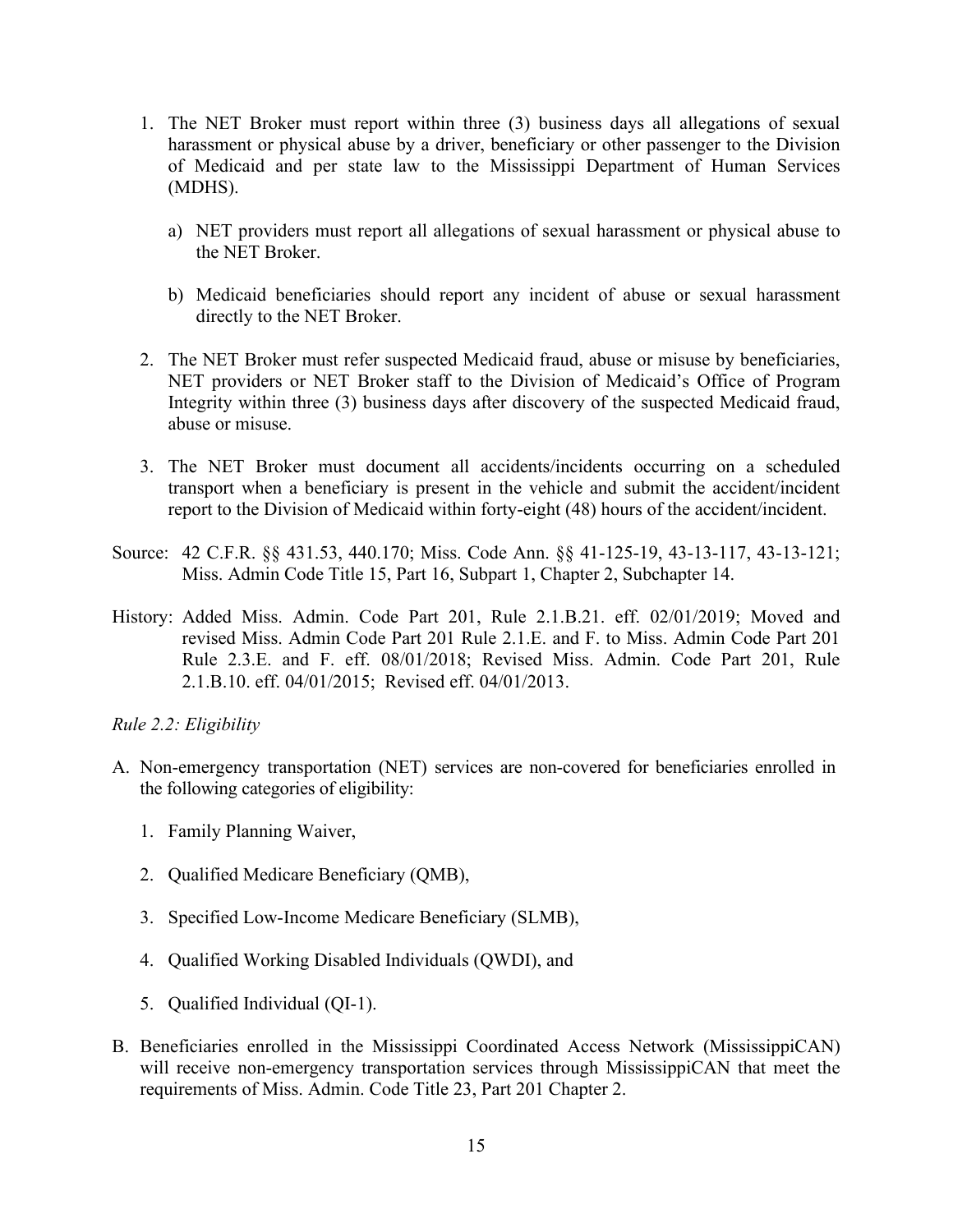Source: 42 C.F.R. § 431.53; Miss. Code Ann. §§ 43-13-117, 43-13-121.

History: Revised eff. 08/01/2018; Revised eff. 04/01/2013.

<span id="page-18-0"></span>*Rule 2.3: Non-Emergency Transportation (NET) Services*

- A. Non-emergency transportation (NET) services are covered if all the following criteria are met:
	- 1. The service for which NET service is requested is a covered service provided by a Mississippi Medicaid enrolled provider.
	- 2. The beneficiary:
		- a) Is eligible for NET services,
		- b) Has a medical need which requires NET services, and
		- c) Does not have access to NET from any other source.
	- 3. The transport must be:
		- a) In a vehicle which meets the medical needs of the beneficiary given their mobility status and personal capabilities on the date of service,
		- b) The most economical mode of transportation. The NET Broker must document the reason in detail if the NET Broker authorizes a mode of transportation that is not the most economical,
		- c) Provided by a NET provider closest to the beneficiary. The NET Broker must document the reason in detail if a transport is authorized for a NET provider which is not the closest to the beneficiary's residence or medical service provider,
		- d) For a single covered medical service, and
		- e) Requested at least three (3) business days before the NET service is needed unless the NET service is required due to hospital discharge and/or a return trip from an emergency service.
	- 4. If an adult attendant is necessary the NET Broker must obtain a medical certification statement from the beneficiary's physician prior to the transport.
- B. NET ambulance services must meet the criteria in Miss. Admin. Code Part 201, Rule 2.3.A. in addition to the following including, but not limited to: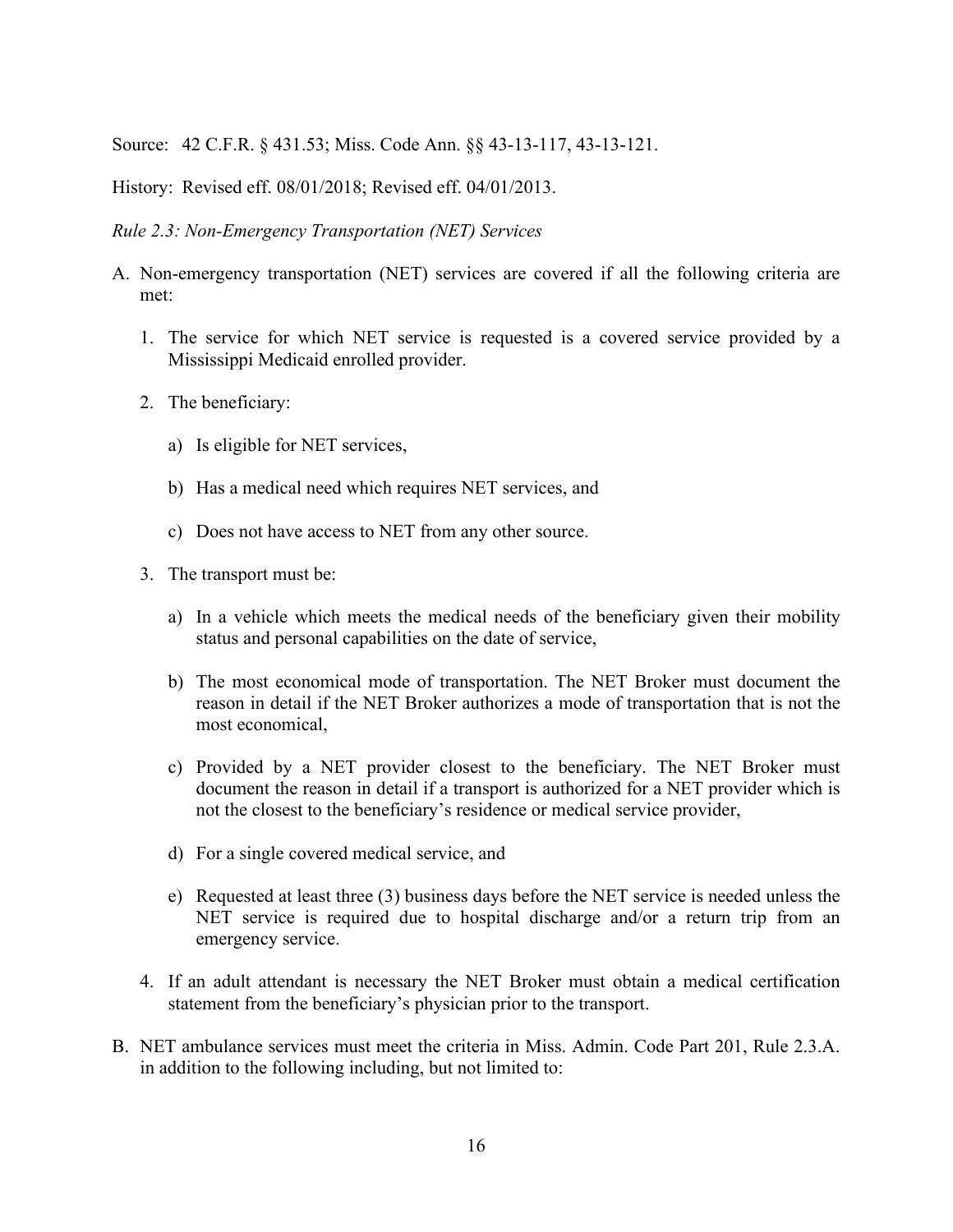- 1. A Level of Need form must be completed and signed by the physician, nurse practitioner, or physician assistant and the original must be kept on file by the provider at all times,
- 2. The sole justification for ambulance transportation cannot be bed confinement defined as the inability to:
	- a) Get up from a bed without assistance,
	- b) Ambulate, and
	- c) Sit in a chair or wheelchair.
- 2. The transport must be provided by a NET ambulance provider to or from the nearest appropriate facility for the beneficiary to receive non-emergency medical care that cannot be provided in their place of residence or medical facility, and
- 3. The use of other means of transportation must be medically contraindicated because it would endanger or be detrimental to the beneficiary's health.
- C. NET services are non-covered if:
	- 1. The beneficiary:
		- a) Is not eligible for NET services on the requested date of service,
		- b) Does not have a medical need requiring NET services,
		- c) Has access to available transportation,
		- d) Refuses the appropriate mode of transportation, or
		- e) Refuses the NET provider assigned to the transport and another appropriate NET provider is not available,
	- 2. The medical service is not covered for NET services requested,
	- 3. Transportation to the medical service is covered under another program,
	- 4. The request for post-transportation authorization is not received in a timely manner as defined in the current NET broker contract and/or did not meet established criteria found in Miss. Admin. Code Title 23, Part 201, Rule 2.3.A. and B.
	- 5. The medical appointment is not scheduled or was not kept,
	- 6. NET Broker cannot confirm the medical appointment,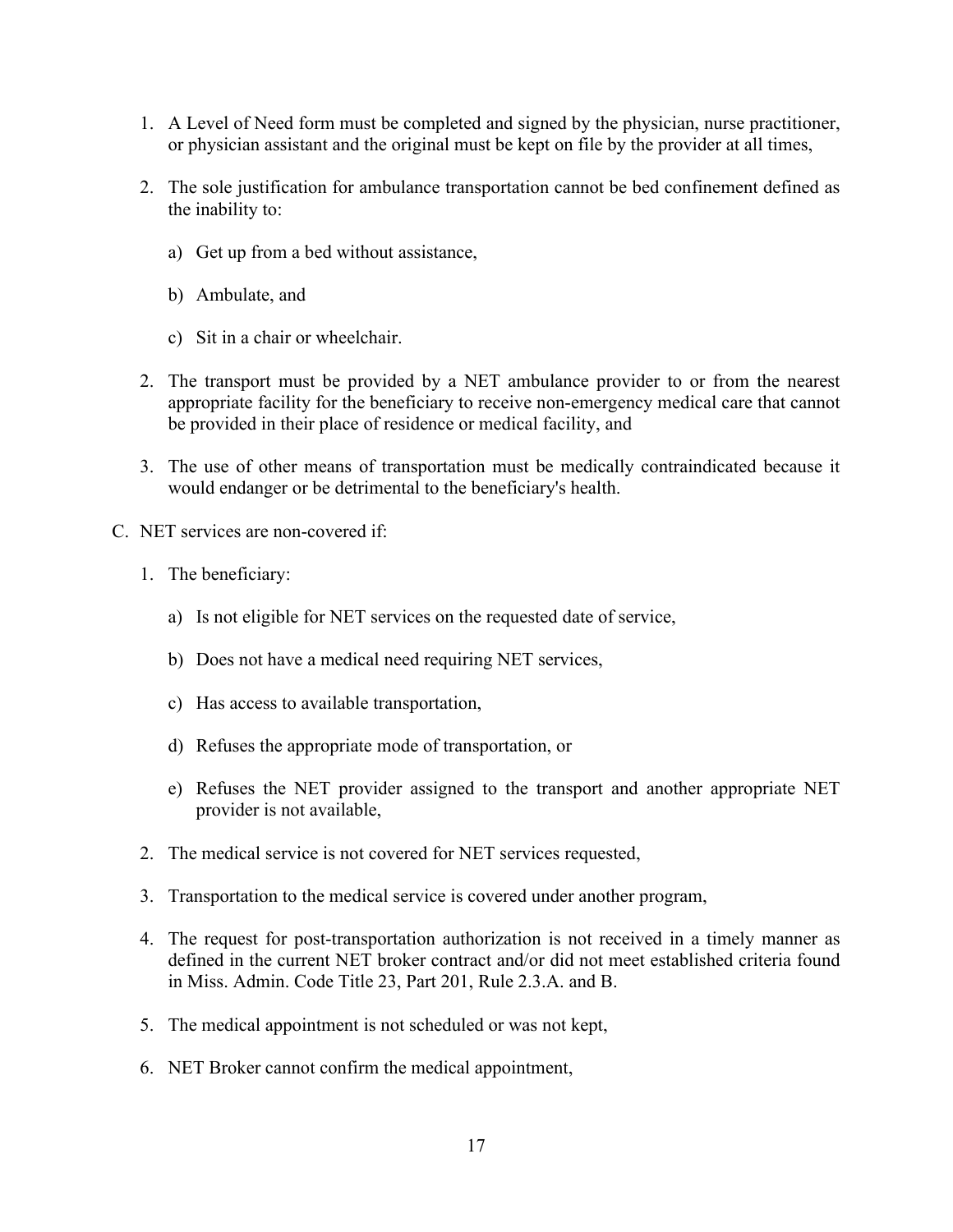- 7. The transport is not requested in a timely manner as defined in the current NET broker contract and is unable to be scheduled for the requested date and time,
- 8. Additional documentation was requested by the NET Broker and not received timely, or
- 9. The provider of NET services does not have a contract with the NET Broker.
- D. The NET Broker must deny non-covered NET services and document the reason for the denial on the same business day and mail the denial letter to the beneficiary no later than the next business day following the date of the denial decision.
	- 1. The denial letter must contain the beneficiary's right to appeal.
	- 2. The Division of Medicaid, in its sole discretion, may add, modify or delete denial reasons without additional payment to the NET Broker or a contract amendment.
- E. The Division of Medicaid covers meals and lodging for beneficiaries through the NET Broker Program for medically necessary overnight stays:
	- 1. If the medical service is only available in another county, city, or state requiring extensive travel time and distance, and
	- 2. The medical treatment facility does not provide for meals and/or lodging.
- F. The Division of Medicaid covers one (1) adult attendant, at least eighteen (18) years of age or older, to accompany a beneficiary during transport and certain related expenses during an overnight stay through the NET Broker Program as follows:
	- 1. All the following conditions must be met:
		- a) The medical provider certifies prior to the transport that the beneficiary's need for an adult attendant and type of assistance required is medically necessary,
		- b) The adult attendant is qualified to provide the type of assistance required, and
		- c) Travel with the adult attendant is prior authorized by the NET Broker.
	- 2. The NET Broker must pay the following expenses for one (1) adult attendant, at least (18) years of age, to accompany a beneficiary to a medical provider for a covered service:
		- a) Cost of a ticket for day or overnight transports,
		- b) Lodging and meals for overnight stay(s) if the medical provider does not provide for lodging and/or meals.
	- 3. All costs associated with an adult attendant must be documented with receipts and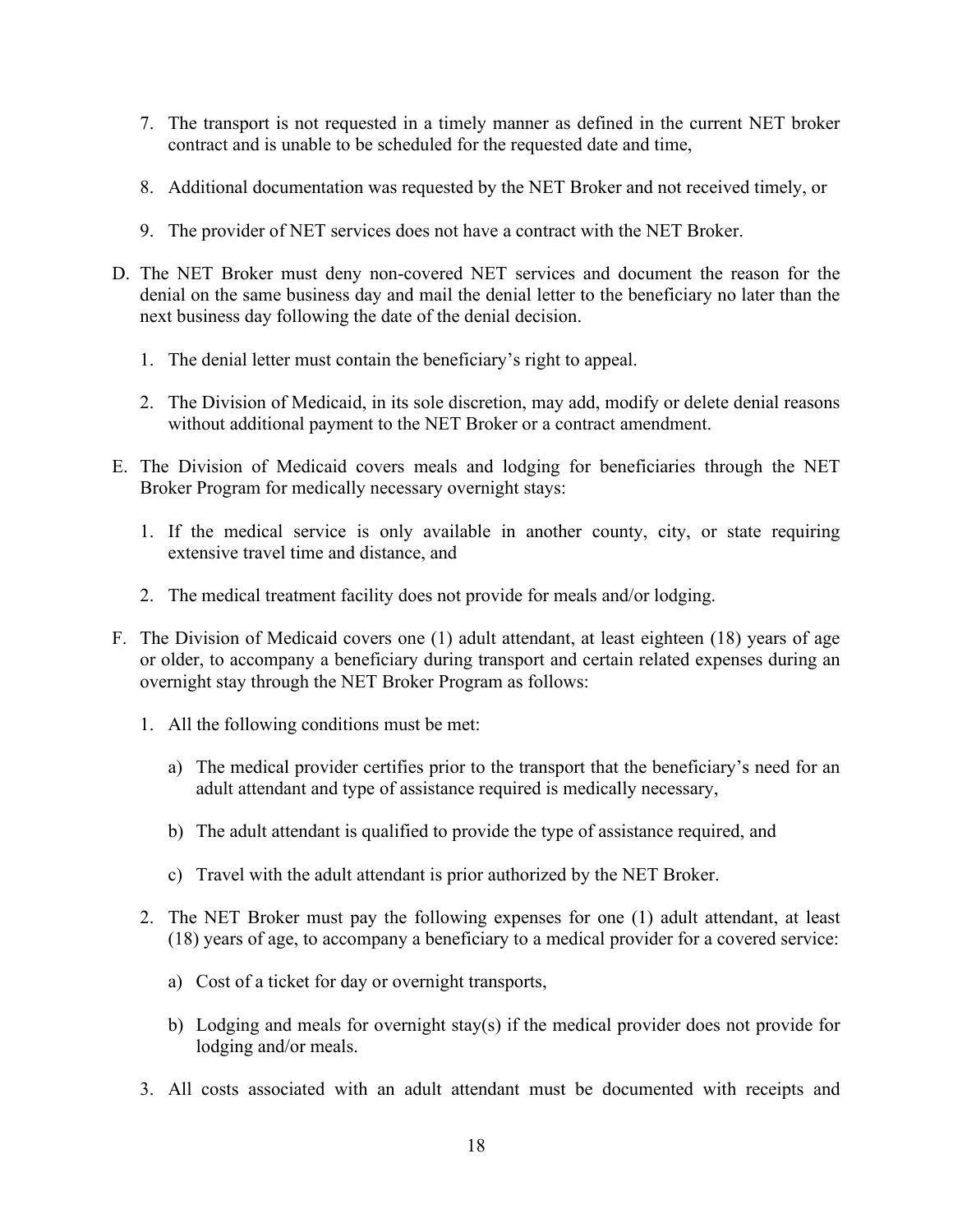submitted to the NET Broker.

G. The Division of Medicaid covers return trips from an inpatient hospital stay and/or an emergency service through the NET broker when the requirements in Miss. Admin. Code Part 201, Rule 2.3A. are met.

Source: 42 U.S.C. § 1396a; Miss. Code Ann. §§ 43-13-117, 43-13-121.

History: Revised eff. 05/01/2022; Moved and revised Miss. Admin. Code Part 201, Subchapter 3 to Miss. Admin. Code Part 201, Rule 2.3.B. eff. 08/01/2018; Revised eff. 04/01/2013.

<span id="page-21-0"></span>*Rule 2.4: Non-Emergency Transportation of Long-Term Care (LTC) Facility Residents* 

Refer to Miss. Admin. Code Part 207 for non-emergency transportation of long-term care (LTC) facility residents.

Source: 42 C.F.R. § 431.53; Miss. Code Ann. § 43-13-121.

History: Revised eff. 09/09/2018; Revised eff. 04/01/2013.

<span id="page-21-1"></span>*Rule 2.5: Early and Periodic Screening, Diagnosis, and Treatment (EPSDT)*

The Division of Medicaid pays for all medically necessary services for EPSDT-eligible beneficiaries in accordance with Part 223 of this Title, without regard to service limitations and with prior authorization.

Source: Miss. Code Ann. § 43-13-121.

<span id="page-21-2"></span>*Rule 2.6: Non-Emergency Transportation (NET) Driver Requirements*

- A. The non-emergency transportation (NET) Broker must ensure that all NET drivers complete a criminal background check verifying the NET driver is not excluded per Miss. Code Ann. § 43-13-121. [Refer to Miss. Admin. Code Part 201, Rule 2.1.B.10.]
- B. The NET Broker must ensure NET drivers:
	- 1. Abide by federal, state, and local laws.
	- 2. Be at least eighteen (18) years of age and have a current valid driver's license to operate the assigned vehicle.
	- 3. Be courteous, patient and helpful to all passengers and be neat and clean in appearance.
	- 4. Wear a visible, easily read name tag which identifies the employee and the employer.
	- 5. Provide an appropriate level of assistance to a beneficiary when requested or when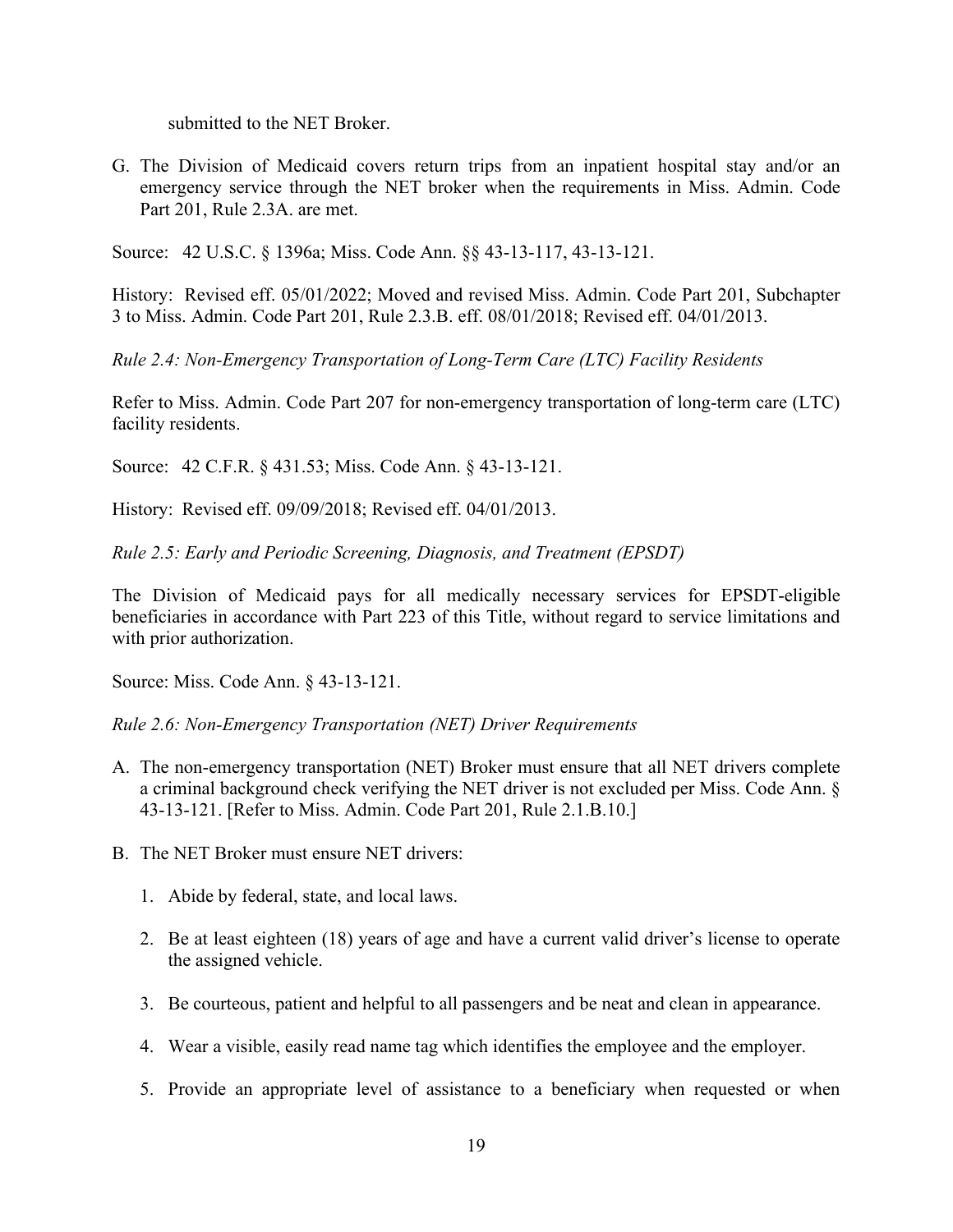necessitated by the beneficiary's mobility status or personal condition, including curb-tocurb, door-to-door, and hand-to-hand assistance, as required.

- a) The NET driver must confirm the beneficiary is safely inside the residence or facility before departing the drop-off point.
- b) The NET driver is responsible for properly securing any mobility devices used by the beneficiary.
- 6. Assist beneficiaries in the process of being seated, confirm all seat belts are fastened properly and all passengers are safely and properly secured.
- 7. Park the vehicle:
	- a) In a safe location out of traffic if a beneficiary or other passenger's behavior or any other condition impedes the safe operation of the vehicle, notify the dispatcher and request assistance.
	- b) To prevent the beneficiary from crossing streets to reach the entrance of their destination.
- 8. Must provide verbal directions to passengers as appropriate.
- 9. Notify the NET provider immediately ofan emergency such as an accident/ incident or vehicle breakdown to arrange for alternative transportation for the beneficiaries on board. The NET provider must report all accidents/incidents and breakdowns to the NET Broker.
- 10. Report all no-shows immediately to the NET provider and the NET provider must notify the NET Broker so the authorization can be cancelled.
- C. The NET Broker must ensure NET drivers do not:
	- 1. Leave a beneficiary unattended at any time.
	- 2. Use alcohol, narcotics, illegal drugs, or prescription medications that impair their ability to perform.
	- 3. Smoke in the vehicle, while assisting a beneficiary or in the presence of a beneficiary or allow beneficiaries or their adult attendant to smoke in the vehicle.
	- 4. Wear any type of headphones while on duty, with the exception of hands-free headsets for mobile telephones which can only be used for communication with the NET provider or to call 911 in an emergency.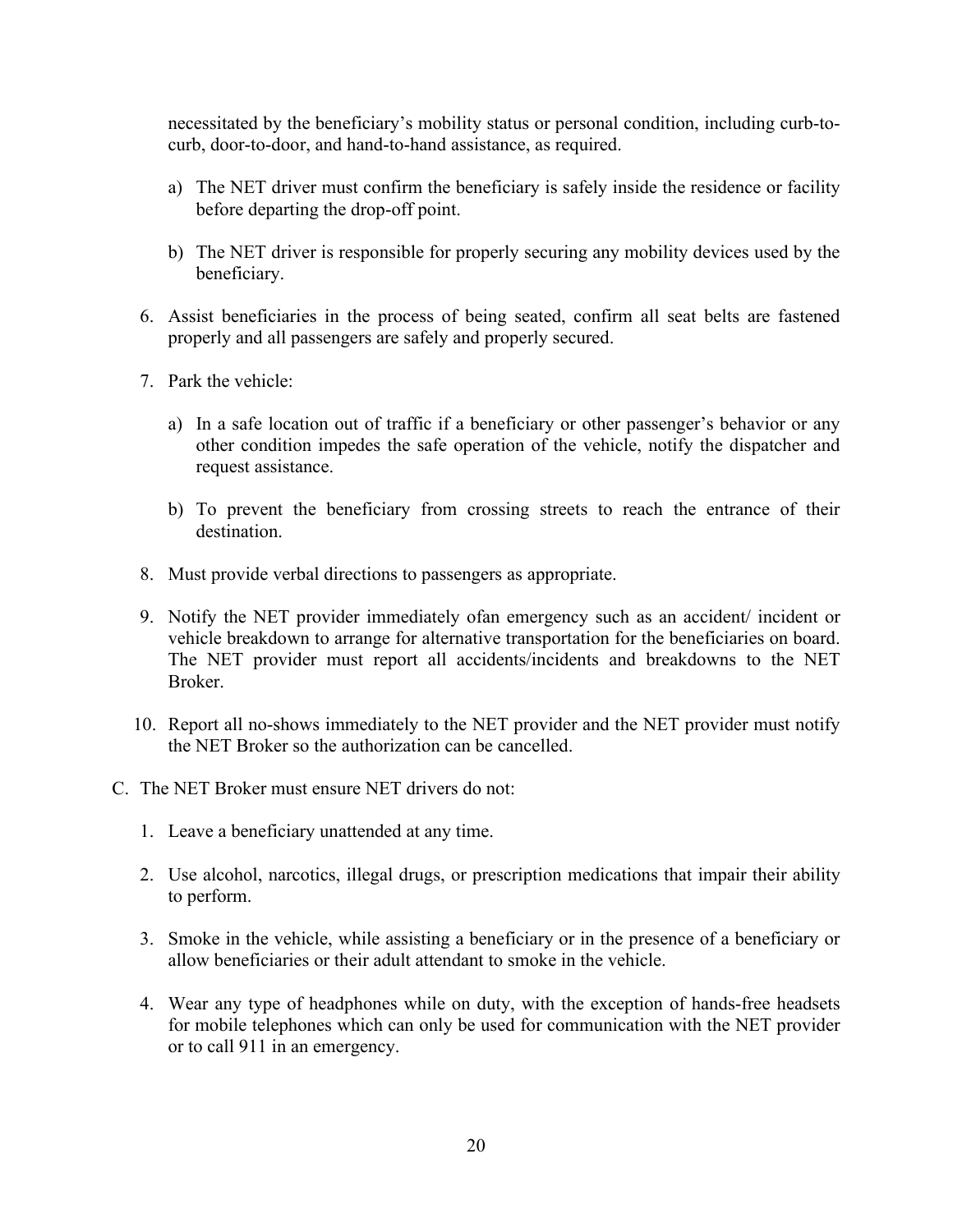- 5. Touch any passenger except as appropriate and necessary to assist the passenger into or out of the vehicle, into a seat and to secure the seatbelt or as necessary to render first aid or assistance which the NET driver has been trained.
- 6. Provide NET services to Medicaid beneficiaries without completing a national and state background check.
- D. The NET Broker must ensure a NET driver is removed from NET service if he/she:
	- 1. Fails an annual random drug test.
	- 2. Is convicted of:
		- a) Two (2) moving violations or accidents related to transportation provided under the NET Broker Program, or
		- b) Any federal or state crime listed in Miss. Code Ann. § 43-13-121.
	- 3. Has a suspended or revoked driver's license for moving traffic violations in the previous five (5) years.
- Source: Miss. Code Ann. §§ 43-13-117, 43-13-121.
- History: Revised eff. 08/01/2018; Revised Miss. Admin. Code Part 201, Rule 2.6.A., C.6., and D.2.b) eff. 04/01/2015. Revised Miss. Admin. Code Part 201, Rule 2.6 to include 04/01/2012 compilation omission eff. 04/01/2013.
- <span id="page-23-0"></span>*Rule 2.7: Vehicle Requirements*
- A. All vehicles used for transport must:
	- 1. Adhere to all federal, state, county or local laws and ordinances.
	- 2. Not exceed the vehicle manufacturer's approved seating capacity for number of persons in the vehicle, including the driver.
	- 3. Have a functioning heating and air-conditioning system which maintains a temperature comfortable to the beneficiary at all times.
	- 4. Have functioning seat belts and restraints as required by federal, state, county or local statute or ordinance and:
		- a) Have an easily visible interior sign in capital letters that reads, "All passengers must wear seat belts",
		- b) Store seat belts off the floor when not in use,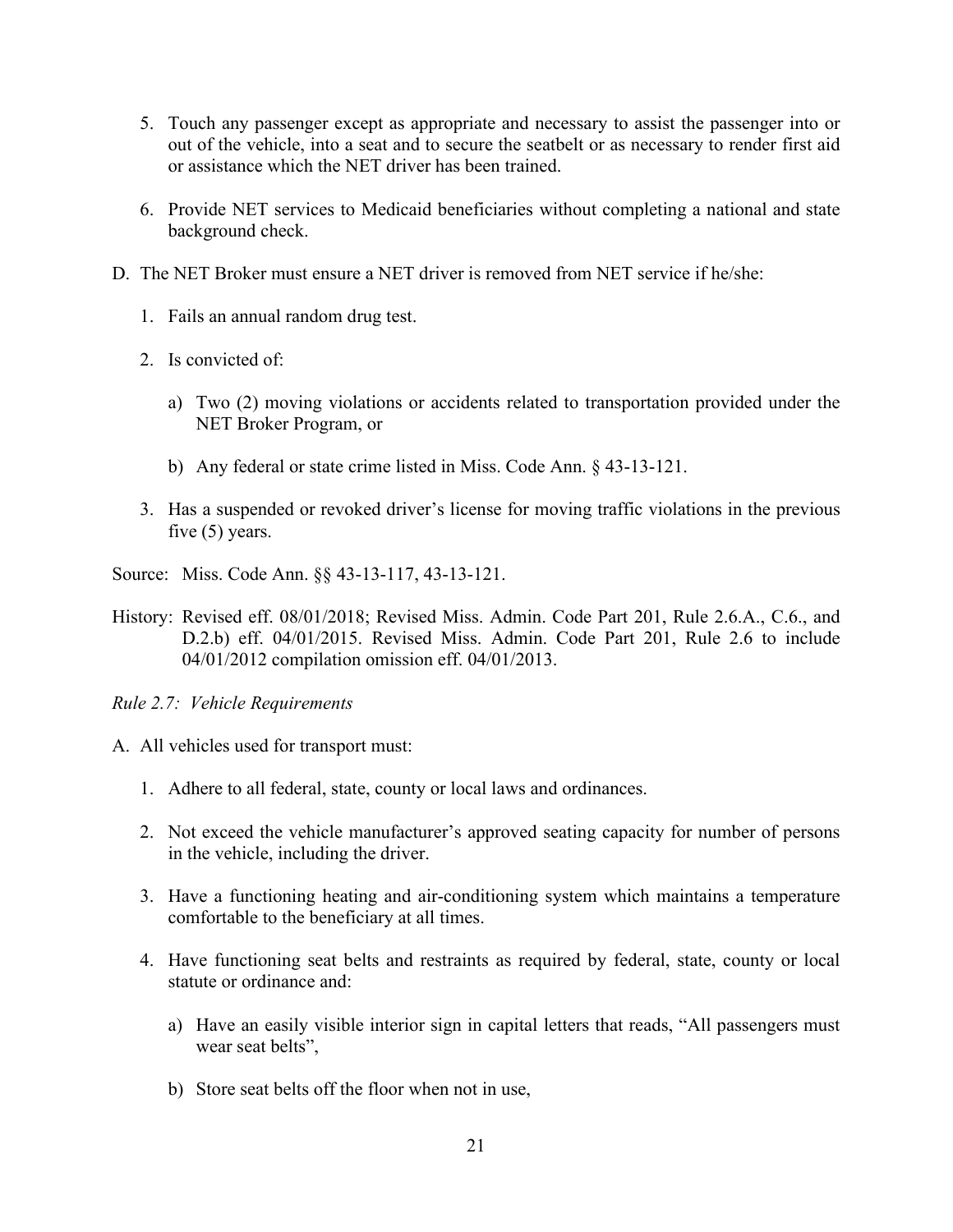- c) Have at least two (2) seat belt extensions available, and
- d) Be equipped with at least one (1) seat belt cutter within easy reach of the driver for use in emergency situations.
- 5. Have an accurate, operating speedometer and odometer.
- 6. Be operated within the manufacturer's safe operating standards at all times.
- 7. Have two (2) exterior rear view mirrors, one (1) on each side of the vehicle.
- 8. Be equipped with an interior mirror for monitoring the passenger compartment.
- 9. Have a clean exterior free of broken mirrors or windows, excessive grime, major dents or paint damage that detracts from the overall appearance of the vehicles.
- 10. Have a clean interior free of torn upholstery, including floor and ceiling coverings, damaged or broken seats, protruding sharp edges, dirt, oil, grease or litter, hazardous debris, or unsecured items.
- 11. Display the non-emergency transportation (NET) provider's business name and telephone number in a minimum of three (3) inch high lettering in a color that contrasts with the surrounding background on at least both sides of the exterior of the vehicle and have:
	- a) No words displayed on the interior or exterior of the vehicle indicating Medicaid beneficiaries are being transported, or
	- b) A NET provider's business name which does not imply Medicaid beneficiaries are being transported.
- 12. Have the NET Broker's toll-free and local phone numbers prominently displayed in the interior of each vehicle with complaint procedures clearly visible and available in written format upon request.
- 13. Be non-smoking at all times with a visible interior sign in all capital letters that reads: "No smoking".
- 14. Have a vehicle information packet containing vehicle registration, insurance card, and accident procedures and forms.
- 15. Be equipped with a first aid kit stocked with antiseptic cleansing wipes, antibiotic ointment, assorted sizes of adhesive and gauze bandages, tape, scissors, latex-free or other impermeable gloves and sterile eyewash.
- 16. Contain a current map of the applicable geographic area with sufficient detail to locate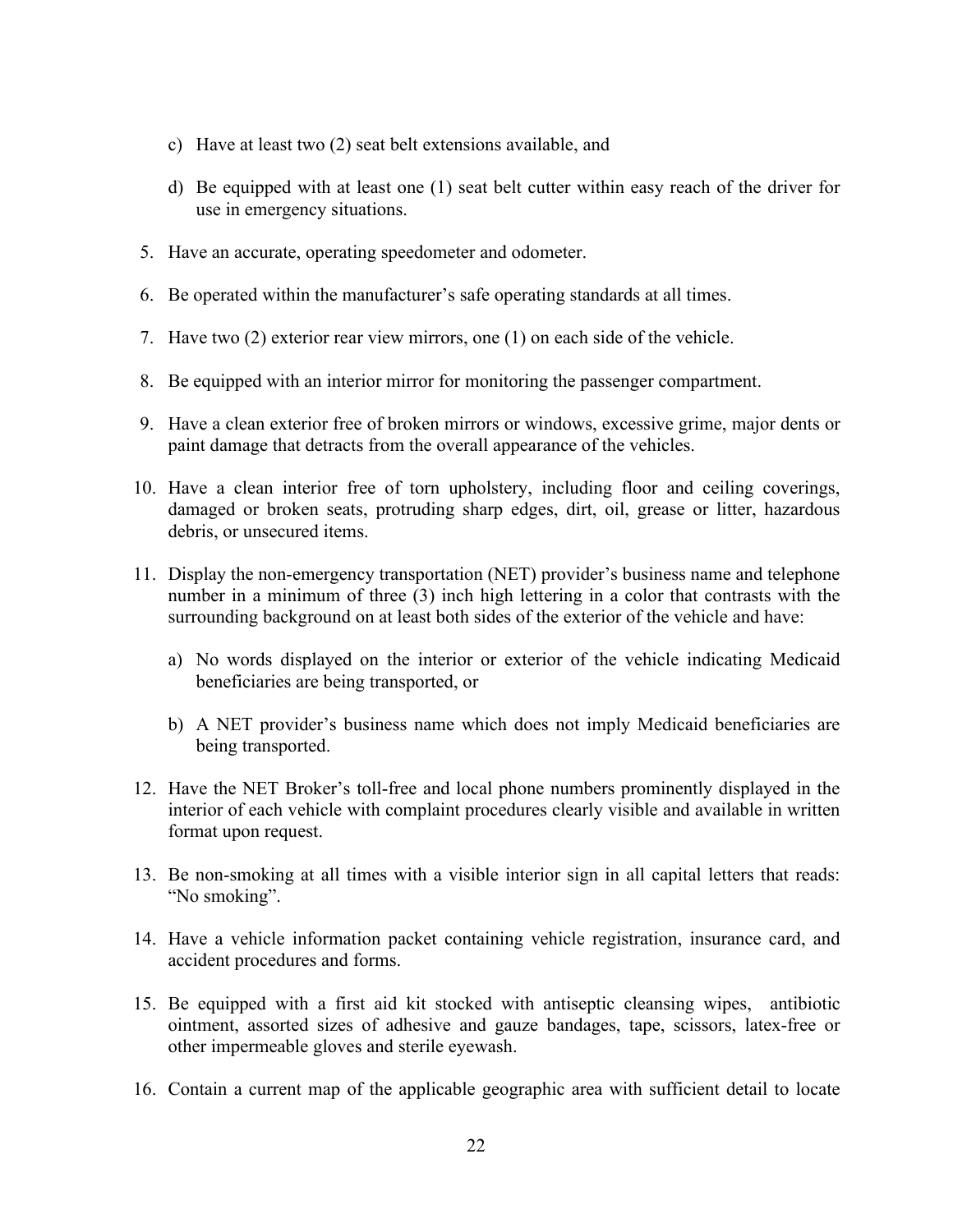beneficiary and Medicaid provider addresses.

- 17. Be equipped with an appropriate working fire extinguisher stored in a safe, secure location.
- 18. Have insurance coverage for all vehicles at all times in compliance with state law and any county or city ordinance.
- 19. Be equipped with a "spill kit" that includes liquid spill absorbent, latex-free or other impermeable gloves, hazardous waste disposal bags, scrub brush, disinfectant and deodorizer.
- 20. Be in compliance with applicable Americans with Disabilities Act (ADA) Accessibility Specifications for Transportation.
- B. The NET Broker must:
	- 1. Ensure all NET providers maintain all vehicles which meet or exceed local, state and federal requirements and the manufacturer's safety mechanical operating, and maintenance standards.
	- 2. Supply all NET providers with a copy of the ADA vehicle requirements and inspect the vehicles for compliance during the scheduled bi-annual vehicle inspections.
	- 3. Have in its network NET providers with the capability to perform bariatric transports of beneficiaries up to eight hundred (800) pounds.
	- 4. Maintain documentation on the lifting capacity of each vehicle in its network to timely schedule transports for beneficiaries requiring a lift.
	- 5. Require every vehicle in a NET provider's fleet has a real-time link via a phone or twoway radio. Pagers are not acceptable as a substitute.
	- 6. Test all communication equipment during regularly scheduled vehicle inspections.
	- 7. Inspect all NET provider vehicles prior to the Operations Start Date and at least every six (6) months thereafter.
	- 8. Place the Medicaid approved inspection sticker on the outside of the passenger side rear window upon completion of a successful inspection.
	- 9. Maintain records of inspections and make them available to the Division of Medicaid upon request.
- C. Authorized employees of the Division of Medicaid or the NET Broker must immediately remove from service any vehicle or NET driver found to be out of compliance with Miss.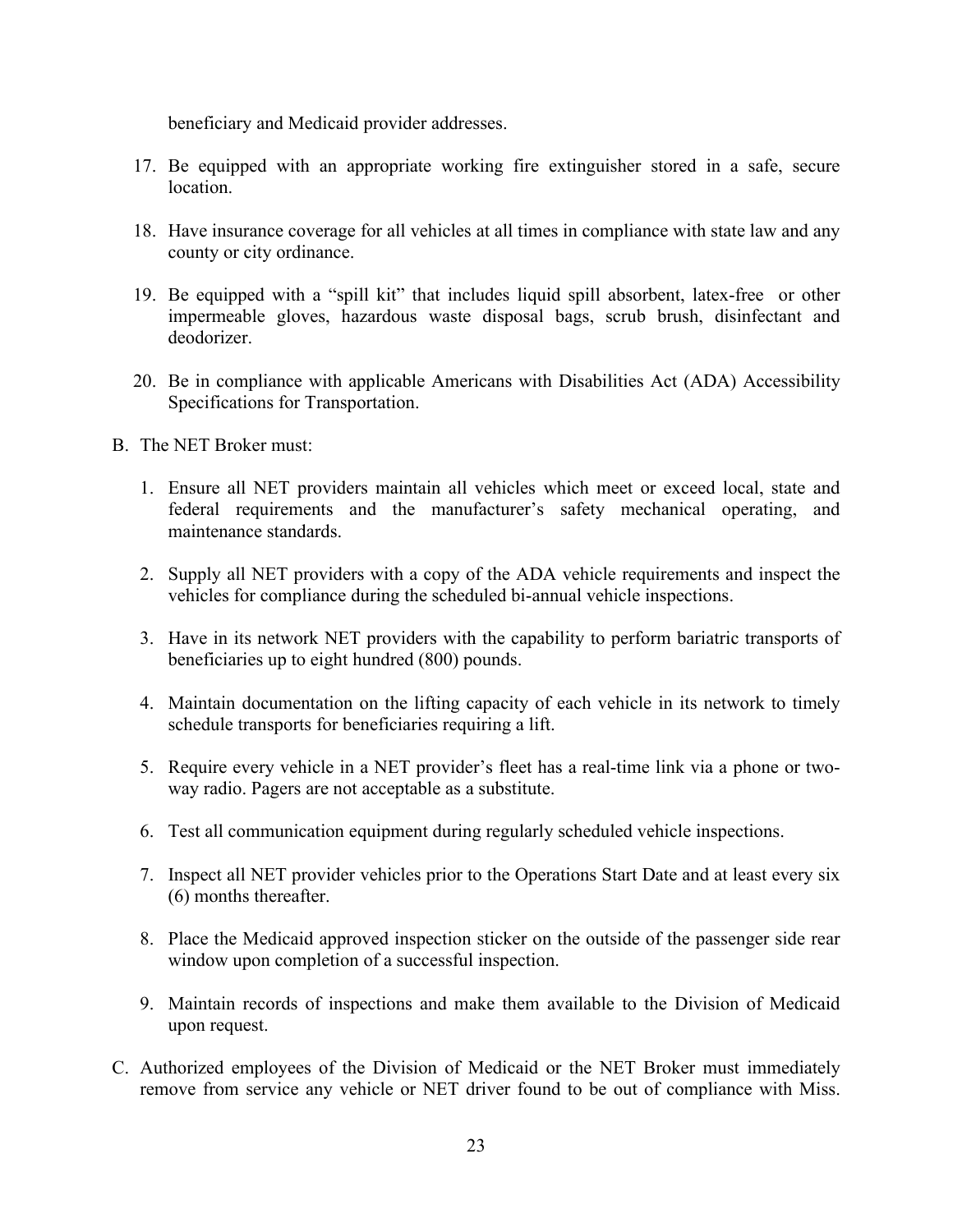Admin. Code Part 201, Rule 2.1 or with any federal or state regulations.

- 1. The vehicle or NET driver may be returned to service only after the NET Broker verifies the deficiencies have been corrected.
- 2. Any deficiencies and actions taken to remedy deficiencies must be documented and become a part of the vehicle's and the NET driver's permanent records.

Source: Miss. Code Ann. §§ 43-13-117, 43-13-121.

History: Revised eff. 08/01/2018; Revised Miss. Admin. Code Part 201, Rule 2.7 to include 04/01/2012 compilation omission eff. 04/01/2013.

#### <span id="page-26-0"></span>**Part 201 Chapter 3: Non-Emergency Transportation (NET) Services Not Covered Under the Broker Program**

<span id="page-26-1"></span>*Rule 3.1: Non-Emergency Transportation (NET) Services Not Covered Under the Broker Program* 

- A. The Division of Medicaid covers the following non-emergency transportation (NET) services outside of the Broker program:
	- 1. NET ambulance hospital-to-hospital transports when medically necessary to the nearest appropriate facility that is able to care for the beneficiary, a certificate of medical necessity (CMN) is completed, and all services are provided in accordance with the requirements of the Bureau of Emergency Medical Services (BEMS), and
	- 2. NET services covered as part of another benefit or service including, but not limited to, transportation provided:
		- a) To long-term care facility residents [Refer to Miss. Admin. Code Title 23, Part 207], and
		- b) By Prescribed Pediatric Extended Care (PPEC) centers.
- B. The Division of Medicaid reimburses the following NET services outside of the Broker program:
	- 1. NET ambulance hospital-to-hospital transports when medically necessary to the nearest appropriate facility that is able to care for the beneficiary, a certificate of medical necessity (CMN) is completed, and all services are provided in accordance with the requirements of the Bureau of Emergency Medical Services (BEMS), and
	- 2. NET services covered as part of another benefit or service including, but not limited to, transportation provided: